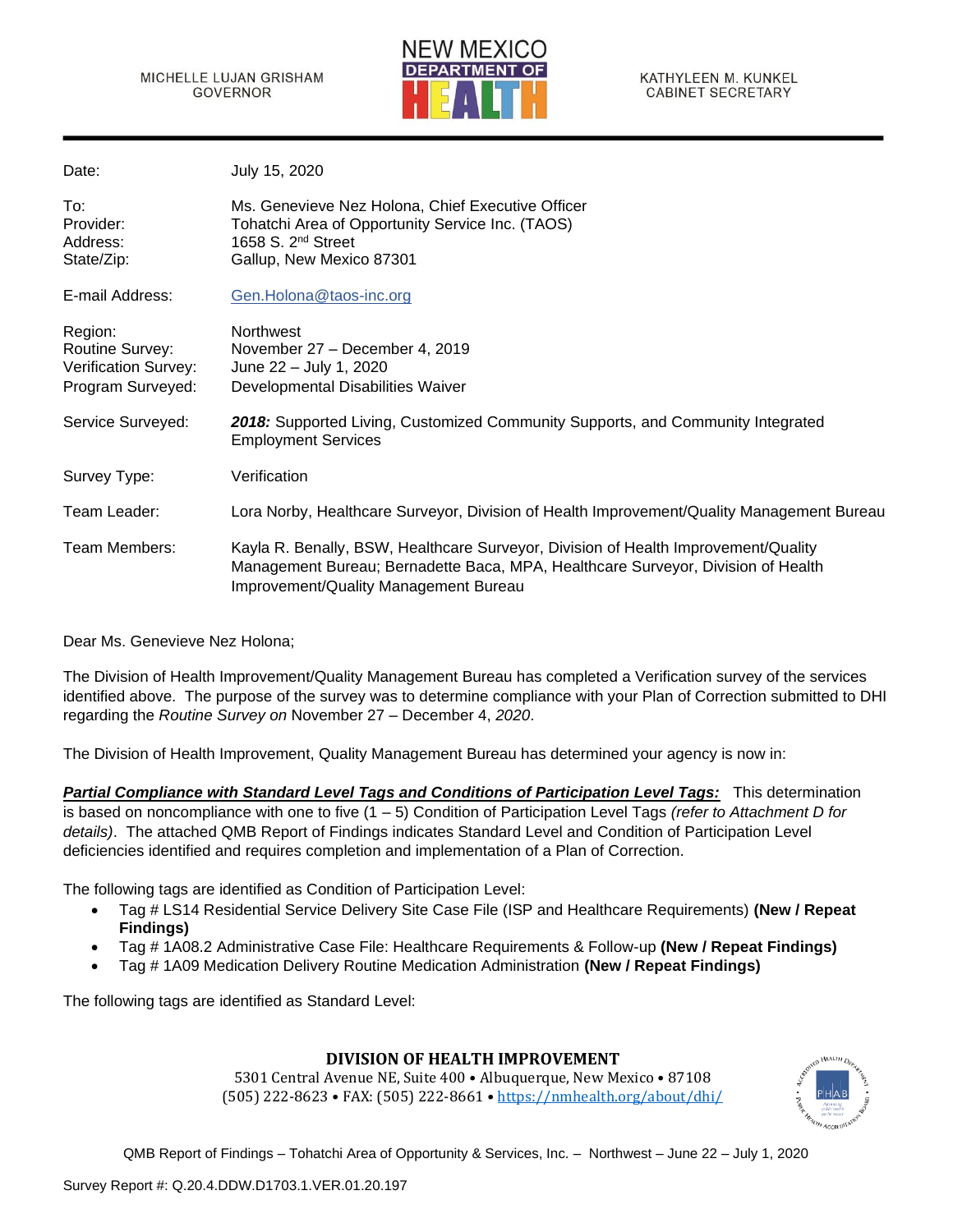- Tag # 1A38 Living Care Arrangement / Community Inclusion Reporting Requirements **(New / Repeat Findings)**
- Tag # 1A09.0 Medication Delivery Routine Medication Administration **(New / Repeat Findings)**

However, due to the new/repeat deficiencies your agency may be referred to the Internal Review Committee (IRC). Your agency will also be required to contact your DDSD Regional Office for technical assistance and follow up and complete the Plan of Correction document attached at the end of this report. Please respond to the Plan of Correction Coordinator within 10 business days of receipt of this letter.

## **Plan of Correction:**

The attached Report of Findings identifies the new/repeat Standard Level deficiencies found during your agency's verification compliance review. You are required to complete and implement a Plan of Correction. Your agency has a total of 10 business days from the receipt of this letter. The Plan of Correction must include the following:

- 1. Evidence your agency has contacted your DDSD Regional Office for technical assistance;
- 2. A Plan of Correction detailing Quality Assurance/Quality Improvement processes to prevent your agency from receiving deficiencies in the future. Please use the format provided at the end of this report;
- 3. Documentation verifying that newly cited deficiencies have been corrected.

## **Submission of your Plan of Correction:**

Please submit your agency's Plan of Correction and documentation verifying correction of survey deficiencies within 10 business days of receipt of this letter to the parties below:

**1. Quality Management Bureau, Attention: Plan of Correction Coordinator 5301 Central Ave. NE Suite 400, New Mexico 87108 [MonicaE.Valdez@state.nm.us](mailto:MonicaE.Valdez@state.nm.us)**

## **2. Developmental Disabilities Supports Division Regional Office for region of service surveyed**

Failure to submit your POC within the allotted 10 business days may result in the imposition of a \$200 per day Civil Monetary Penalty until it is received, completed and/or implemented.

Please contact the Plan of Correction Coordinator, Monica Valdez at 505-273-1930 or email at: [MonicaE.Valdez@state.nm.us](mailto:MonicaE.Valdez@state.nm.us) if you have questions about the Report of Findings or Plan of Correction. Thank you for your cooperation and for the work you perform.

Sincerely,

Lora Norby

Lora Norby Team Lead/Healthcare Surveyor Division of Health Improvement Quality Management Bureau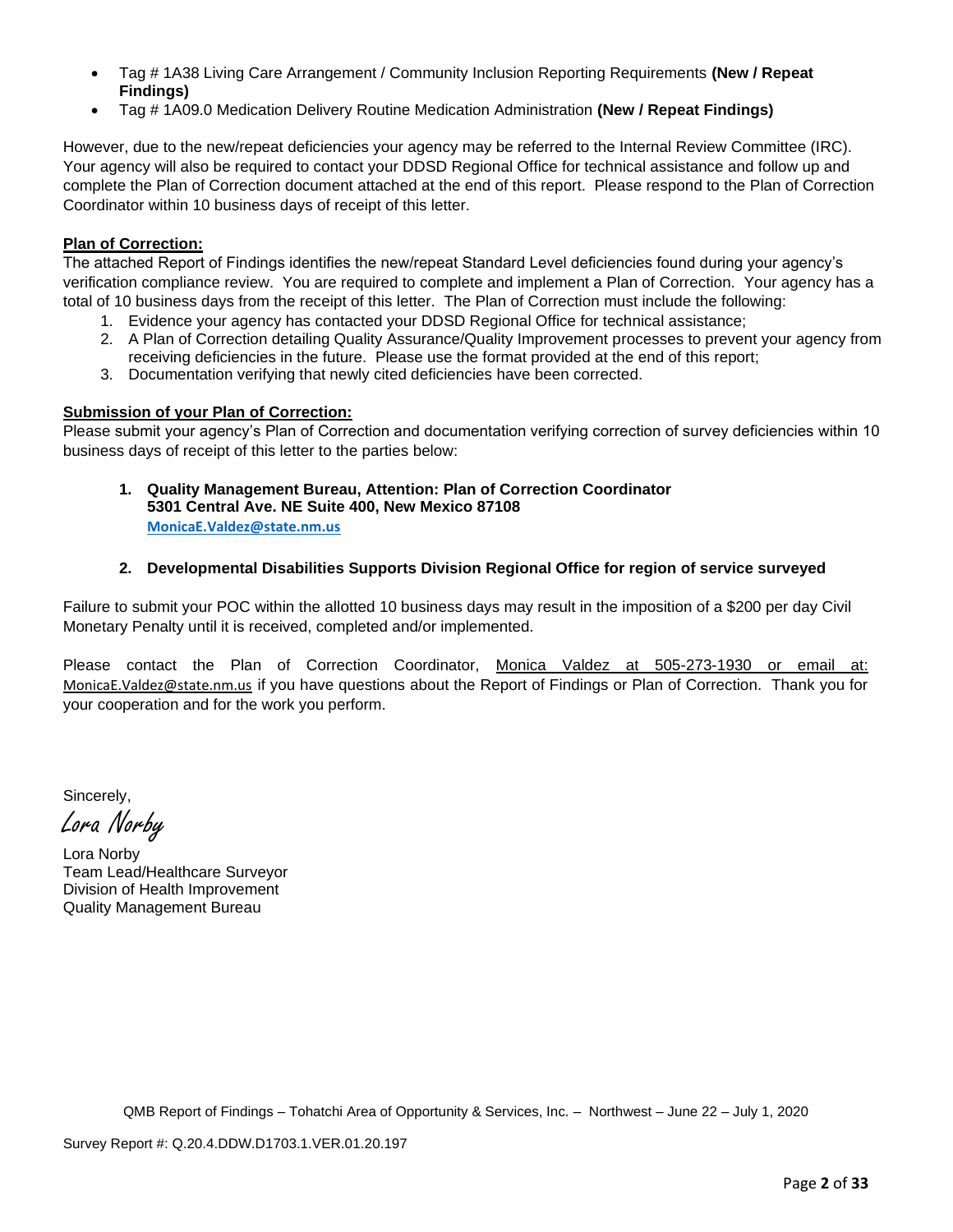| <b>Survey Process Employed:</b>                                      |                                                                                                                                                                                                                                                         |
|----------------------------------------------------------------------|---------------------------------------------------------------------------------------------------------------------------------------------------------------------------------------------------------------------------------------------------------|
| <b>Administrative Review Start Date:</b>                             | June 22, 2020                                                                                                                                                                                                                                           |
| Contact:                                                             | <b>Tohatchi Area of Opportunity Service Inc. (TAOS)</b><br>Genevieve Nez Holona, Chief Executive Director                                                                                                                                               |
|                                                                      | <b>DOH/DHI/QMB</b><br>Lora Norby, Team Lead/Healthcare Surveyor                                                                                                                                                                                         |
| On-site Entrance Conference Date:                                    | June 22, 2020                                                                                                                                                                                                                                           |
| Present:                                                             | <b>Tohatchi Area of Opportunity Service Inc. (TAOS)</b><br>Genevieve Nez Holona, Chief Executive Director<br>Melinda Golden, Quality Assurance Manager<br>Tessa Arviso, Service Coordinator                                                             |
|                                                                      | <b>DOH/DHI/QMB</b><br>Lora Norby, Team Lead/Healthcare Surveyor                                                                                                                                                                                         |
| <b>Exit Conference Date:</b>                                         | July 1, 2020                                                                                                                                                                                                                                            |
| Present:                                                             | <b>Tohatchi Area of Opportunity Service Inc. (TAOS)</b><br>Genevieve Nez Holona, Chief Executive Director<br>Melinda Golden, Quality Assurance Manager<br>Janell Chee, Service Coordinator<br>Yolanda Chee, Service Coordinator<br>Melanie Smith, Nurse |
|                                                                      | <b>DOH/DHI/QMB</b><br>Lora Norby, Team Lead/Healthcare Surveyor<br>Kayla R. Benally, BSW, Healthcare Surveyor<br>Bernadette Baca, MPA, Healthcare Surveyor<br>Wolf Krusemark, BFA, Healthcare Surveyor Supervisor                                       |
|                                                                      | <b>DDSD - Northwest Regional Office</b><br>Dennis O'Keefe, Generalist<br>Michele Groblebe, Regional Director                                                                                                                                            |
| <b>Administrative Locations Visited:</b>                             | 0 (Note: No administrative locations visited due to COVID-19<br>Public Health Emergency.)                                                                                                                                                               |
| <b>Total Sample Size:</b>                                            | 5                                                                                                                                                                                                                                                       |
|                                                                      | 0 - Jackson Class Members<br>5 - Non-Jackson Class Members                                                                                                                                                                                              |
|                                                                      | 5 - Supported Living<br>5 - Customized Community Supports<br>2 - Community Integrated Employment                                                                                                                                                        |
| Persons Served Records Reviewed                                      | 5                                                                                                                                                                                                                                                       |
| Direct Support Personnel Interviewed during<br><b>Routine Survey</b> | 2                                                                                                                                                                                                                                                       |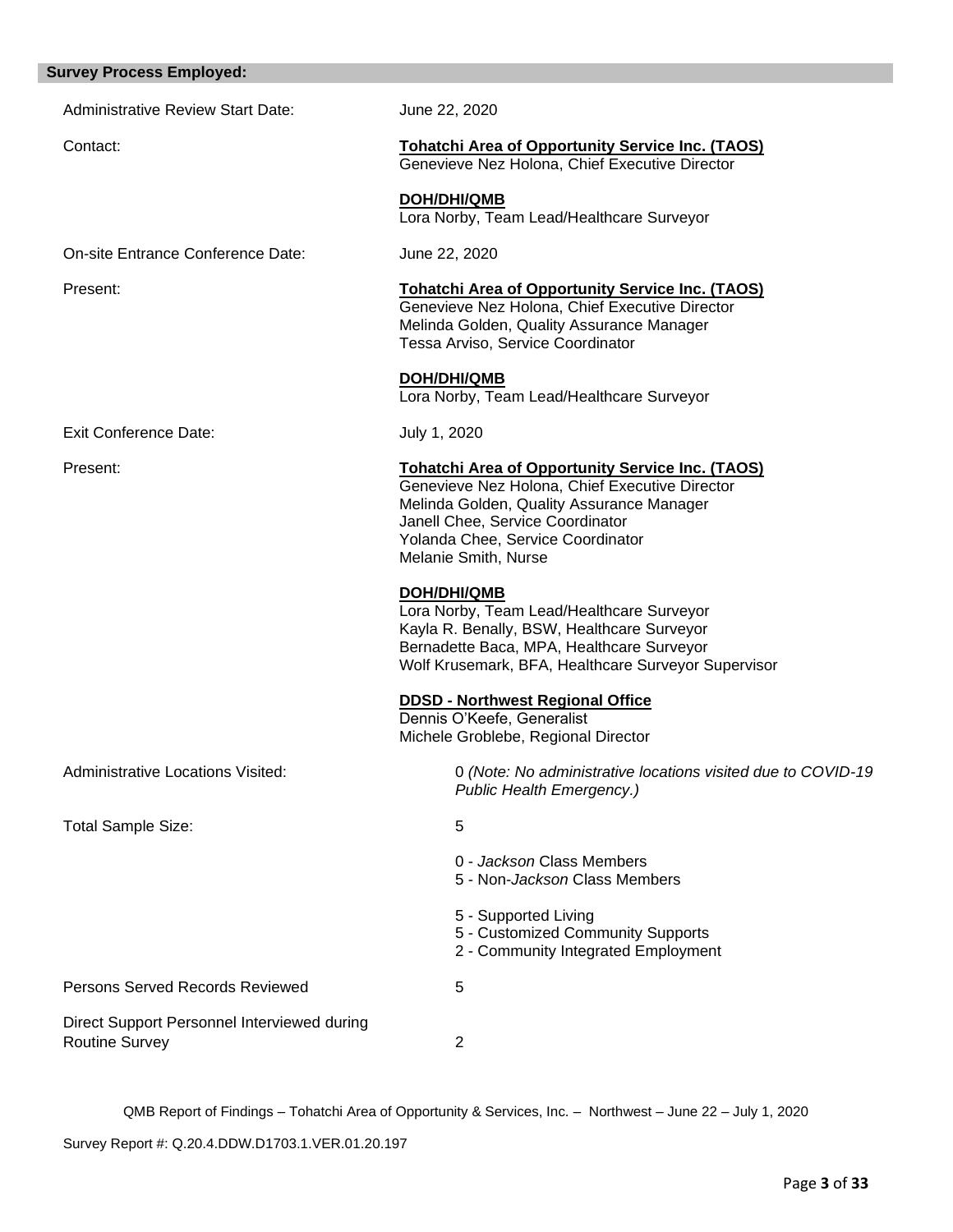| Direct Support Personnel Records Reviewed           | 28 |
|-----------------------------------------------------|----|
| Service Coordinator Records Reviewed                | 2  |
| Nurse Interviews completed during<br>Routine Survey |    |

Administrative Processes and Records Reviewed:

- Medicaid Billing/Reimbursement Records for all Services Provided
- Accreditation Records
- Oversight of Individual Funds
- Individual Medical and Program Case Files, including, but not limited to:
	- <sup>o</sup>Individual Service Plans
	- Progress on Identified Outcomes
	- <sup>o</sup>Healthcare Plans
	- Medication Administration Records
	- Medical Emergency Response Plans
	- Therapy Evaluations and Plans
	- Healthcare Documentation Regarding Appointments and Required Follow-Up Other Required Health Information
- Internal Incident Management Reports and System Process / General Events Reports
- Personnel Files, including nursing and subcontracted staff
- Staff Training Records, Including Competency Interviews with Staff
- Agency Policy and Procedure Manual
- Caregiver Criminal History Screening Records
- Consolidated Online Registry/Employee Abuse Registry
- Human Rights Committee Notes and Meeting Minutes
- Evacuation Drills of Residences and Service Locations
- Quality Assurance / Improvement Plan

CC: Distribution List: DOH - Division of Health Improvement

- DOH Developmental Disabilities Supports Division
	- DOH Office of Internal Audit

HSD - Medical Assistance Division

NM Attorney General's Office

DOH – Internal Review Committee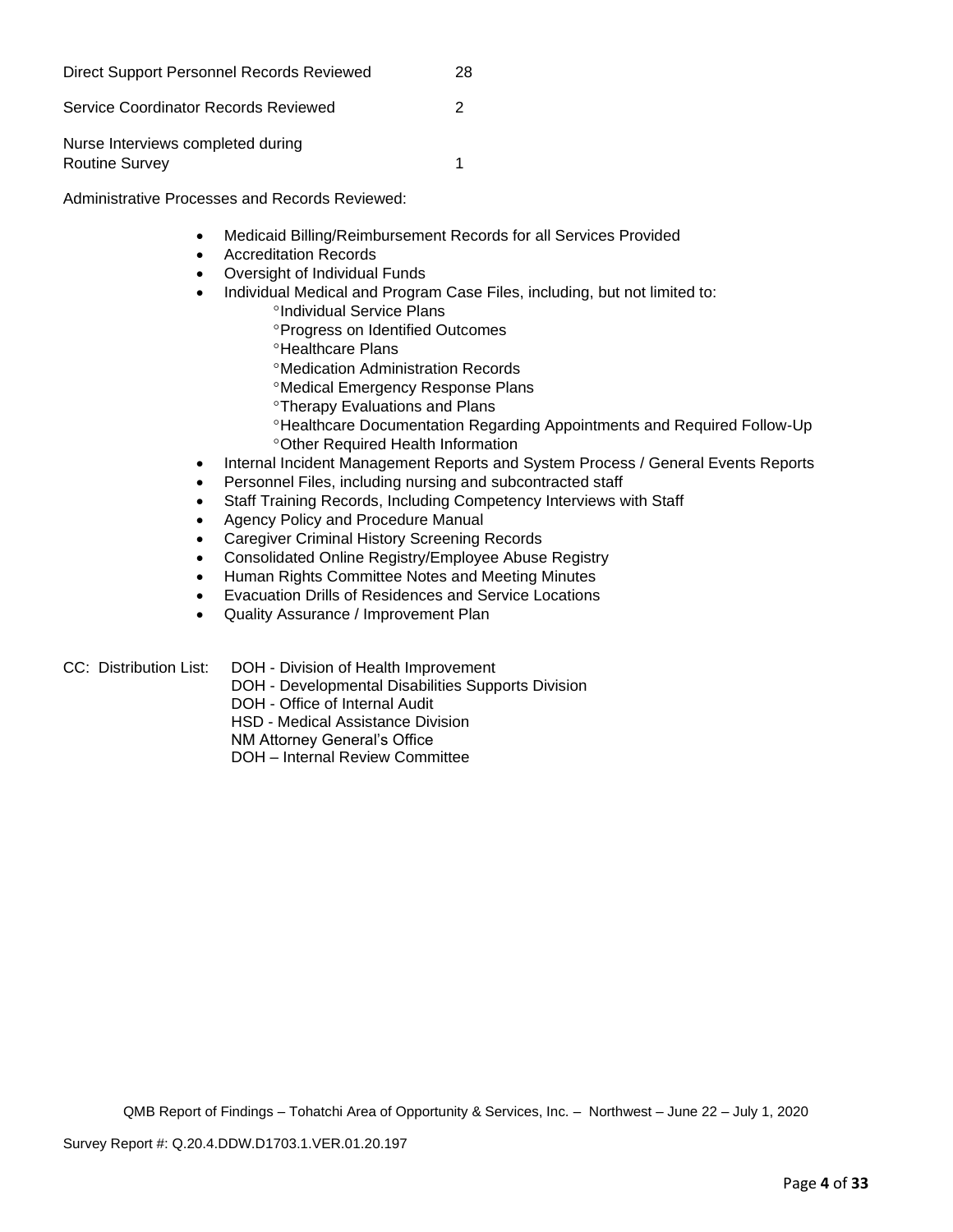#### **Department of Health, Division of Health Improvement QMB Determination of Compliance Process**

The Division of Health Improvement, Quality Management Bureau (QMB) surveys compliance of the Developmental Disabilities Waiver (DDW) standards and other state and federal regulations. For the purpose of the LCA / CI survey the CMS waiver assurances have been grouped into four (4) Service Domains: Plan of Care (ISP Implementation); Qualified Providers; Health, Welfare and Safety; and Administrative Oversight (note that Administrative Oversight listed in this document is not the same as the CMS assurance of Administrative Authority. Used in this context it is related to the agency's operational policies and procedures, Quality Assurance system and Medicaid billing and reimbursement processes.)

The QMB Determination of Compliance process is based on provider compliance or non-compliance with standards and regulations identified during the on-site survey process and as reported in the QMB Report of Findings. All areas reviewed by QMB have been agreed to by DDSD and DHI/QMB and are reflective of CMS requirements. All deficiencies (non-compliance with standards and regulations) are identified and cited as either a Standard level deficiency or a Condition of Participation level deficiency in the QMB Reports of Findings. All deficiencies require corrective action when non-compliance is identified.

Each deficiency in your Report of Findings has been predetermined to be a Standard Level Deficiency, a Condition of Participation Level Deficiency, if below 85% compliance or a non-negotiable Condition of Participation Level Deficiency. Your Agency's overall Compliance Determination is based on a Scope and Severity Scale which takes into account the number of Standard and Condition Level Tags cited as well as the percentage of Individuals affected in the sample.

## **Conditions of Participation (CoPs)**

CoPs are based on the Centers for Medicare and Medicaid Services, Home and Community-Based Waiver required assurances, in addition to the New Mexico Developmental Disability Waiver (DDW) Service Standards. The Division of Health Improvement (DHI), in conjunction with the Developmental Disability Support Division (DDSD), has identified certain deficiencies that have the potential to be a Condition of Participation Level, if the tag falls below 85% compliance based on the number of people affected. Additionally, there are what are called nonnegotiable Conditions of Participation, regardless if one person or multiple people are affected. In this context, a CoP is defined as an essential / fundamental regulation or standard, which when out of compliance directly affects the health and welfare of the Individuals served. If no deficiencies within a Tag are at the level of a CoP, it is cited as a Standard Level Deficiency.

## *Service Domains and CoPs for Living Care Arrangements and Community Inclusion are as follows:*

**Service Domain: Service Plan: ISP Implementation -** *Services are delivered in accordance with the service plan, including type, scope, amount, duration and frequency specified in the service plan.*

#### **Potential Condition of Participation Level Tags, if compliance is below 85%:**

- **1A08.3 –** Administrative Case File: Individual Service Plan / ISP Components
- **1A32 –** Administrative Case File: Individual Service Plan Implementation
- **LS14 –** Residential Service Delivery Site Case File (ISP and Healthcare Requirements)
- **IS14 –** CCS / CIES Service Delivery Site Case File (ISP and Healthcare Requirements)

**Service Domain: Qualified Providers -** *The State monitors non-licensed/non-certified providers to assure adherence to waiver requirements. The State implements its policies and procedures for verifying that provider training is conducted in accordance with State requirements and the approved waiver.*

#### **Potential Condition of Participation Level Tags, if compliance is below 85%:**

• **1A20 -** Direct Support Personnel Training

QMB Report of Findings – Tohatchi Area of Opportunity & Services, Inc. – Northwest – June 22 – July 1, 2020

Survey Report #: Q.20.4.DDW.D1703.1.VER.01.20.197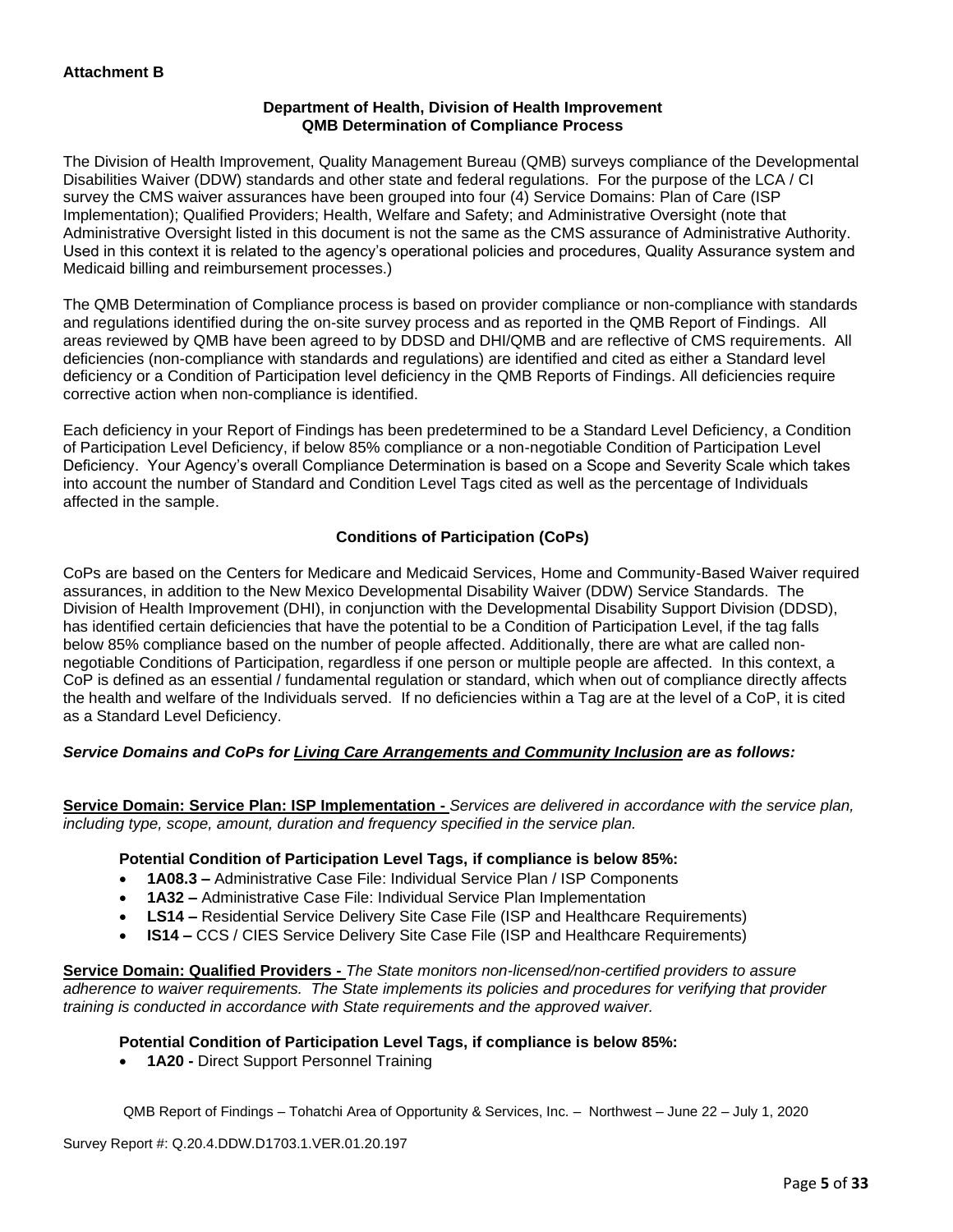- **1A22 -** Agency Personnel Competency
- **1A37 –** Individual Specific Training

## **Non-Negotiable Condition of Participation Level Tags (one or more Individuals are cited):**

- **1A25.1 –** Caregiver Criminal History Screening
- **1A26.1 –** Consolidated On-line Registry Employee Abuse Registry

**Service Domain: Health, Welfare and Safety -** *The State, on an ongoing basis, identifies, addresses and seeks to prevent occurrences of abuse, neglect and exploitation. Individuals shall be afforded their basic human rights. The provider supports individuals to access needed healthcare services in a timely manner.*

## **Potential Condition of Participation Level Tags, if compliance is below 85%:**

- **1A08.2 –** Administrative Case File: Healthcare Requirements & Follow-up
- **1A09 –** Medication Delivery Routine Medication Administration
- **1A09.1 –** Medication Delivery PRN Medication Administration
- **1A15.2 –** Administrative Case File: Healthcare Documentation (Therap and Required Plans)

## **Non-Negotiable Condition of Participation Level Tags (one or more Individuals are cited):**

- **1A05 –** General Requirements / Agency Policy and Procedure Requirements
- **1A07 –** Social Security Income (SSI) Payments
- **1A09.2 –** Medication Delivery Nurse Approval for PRN Medication
- **1A15 –** Healthcare Coordination Nurse Availability / Knowledge
- **1A31 –** Client Rights/Human Rights
- **LS25.1 –** Residential Reqts. (Physical Environment Supported Living / Family Living / Intensive Medical Living)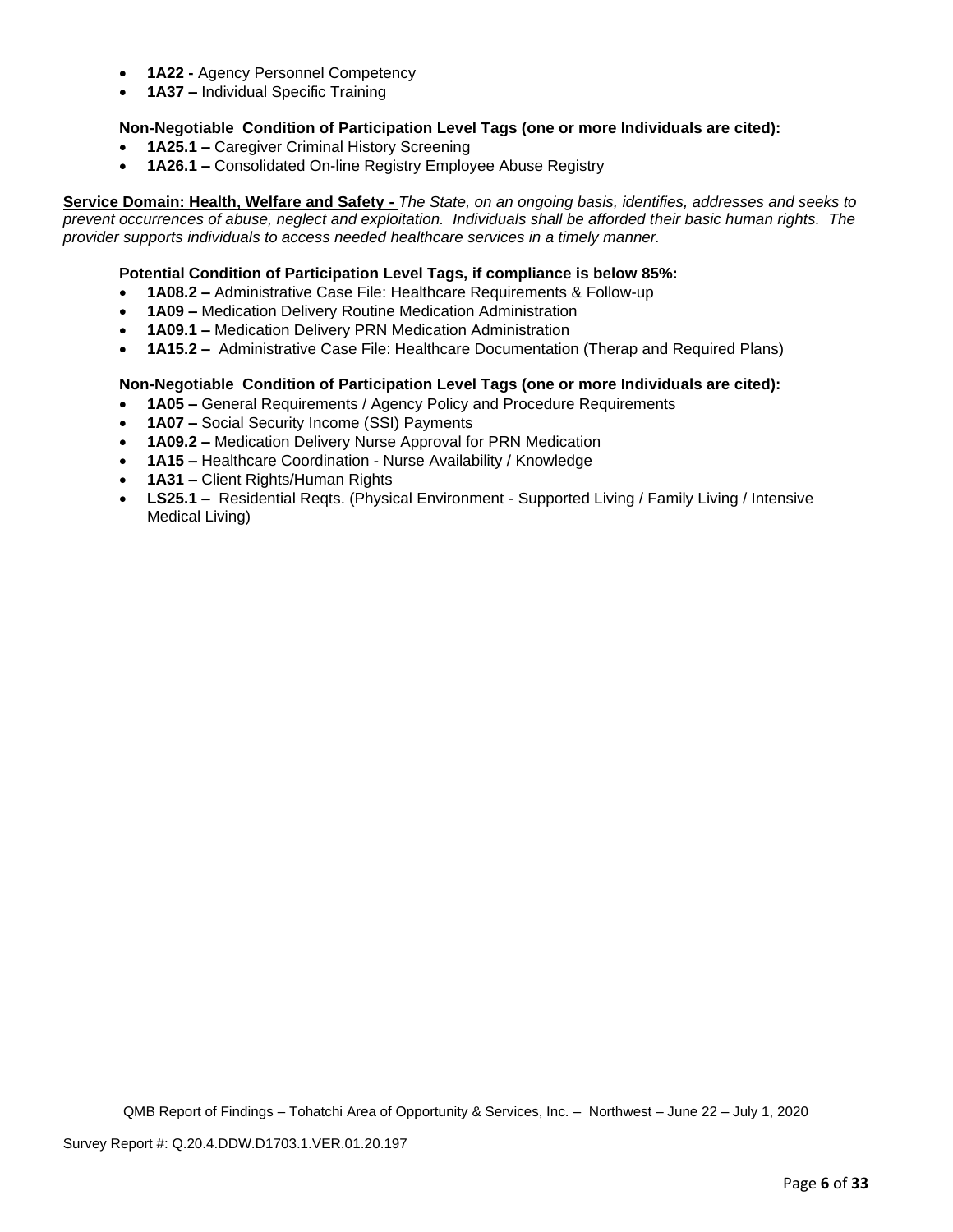## **Attachment C**

#### **Guidelines for the Provider Informal Reconsideration of Finding (IRF) Process**

#### **Introduction:**

Throughout the QMB Survey process, surveyors are openly communicating with providers. Open communication means surveyors have clarified issues and/or requested missing information before completing the review through the use of the signed/dated "Document Request," or "Administrative Needs," etc. forms. Regardless, there may still be instances where the provider disagrees with a specific finding. Providers may use the following process to informally dispute a finding.

#### **Instructions:**

- 1. The Informal Reconsideration of the Finding (IRF) request must be received in writing to the QMB Bureau Chief **within 10 business days** of receipt of the final Report of Findings **(***Note: No extensions are granted for the IRF)***.**
- 2. The written request for an IRF *must* be completed on the QMB Request for Informal Reconsideration of Finding form available on the QMB website: <https://nmhealth.org/about/dhi/cbp/irf/>
- 3. The written request for an IRF must specify in detail the request for reconsideration and why the finding is inaccurate.
- 4. The IRF request must include all supporting documentation or evidence.
- 5. If you have questions about the IRF process, email the IRF Chairperson, Valerie V. Valdez at [valerie.valdez@state.nm.us](mailto:valerie.valdez@state.nm.us) for assistance.

#### **The following limitations apply to the IRF process:**

- The written request for an IRF and all supporting evidence must be received within 10 business days.
- Findings based on evidence requested during the survey and not provided may not be subject to reconsideration.
- The supporting documentation must be new evidence not previously reviewed or requested by the survey team.
- Providers must continue to complete their Plan of Correction during the IRF process
- Providers may not request an IRF to challenge the sampling methodology.
- Providers may not request an IRF based on disagreement with the nature of the standard or regulation.
- Providers may not request an IRF to challenge the team composition.
- Providers may not request an IRF to challenge the DHI/QMB determination of compliance or the length of their DDSD provider contract.

A Provider forfeits the right to an IRF if the request is not received within 10 business days of receiving the report and/or does not include all supporting documentation or evidence to show compliance with the standards and regulations.

The IRF Committee will review the request; the Provider will be notified in writing of the ruling; no face-to-face meeting will be conducted.

When a Provider requests that a finding be reconsidered, it does not stop or delay the Plan of Correction process. **Providers must continue to complete the Plan of Correction, including the finding in dispute regardless of the IRF status.** If a finding is removed or modified, it will be noted and removed or modified from the Report of Findings. It should be noted that in some cases a Plan of Correction may be completed prior to the IRF process being completed. The provider will be notified in writing on the decisions of the IRF committee.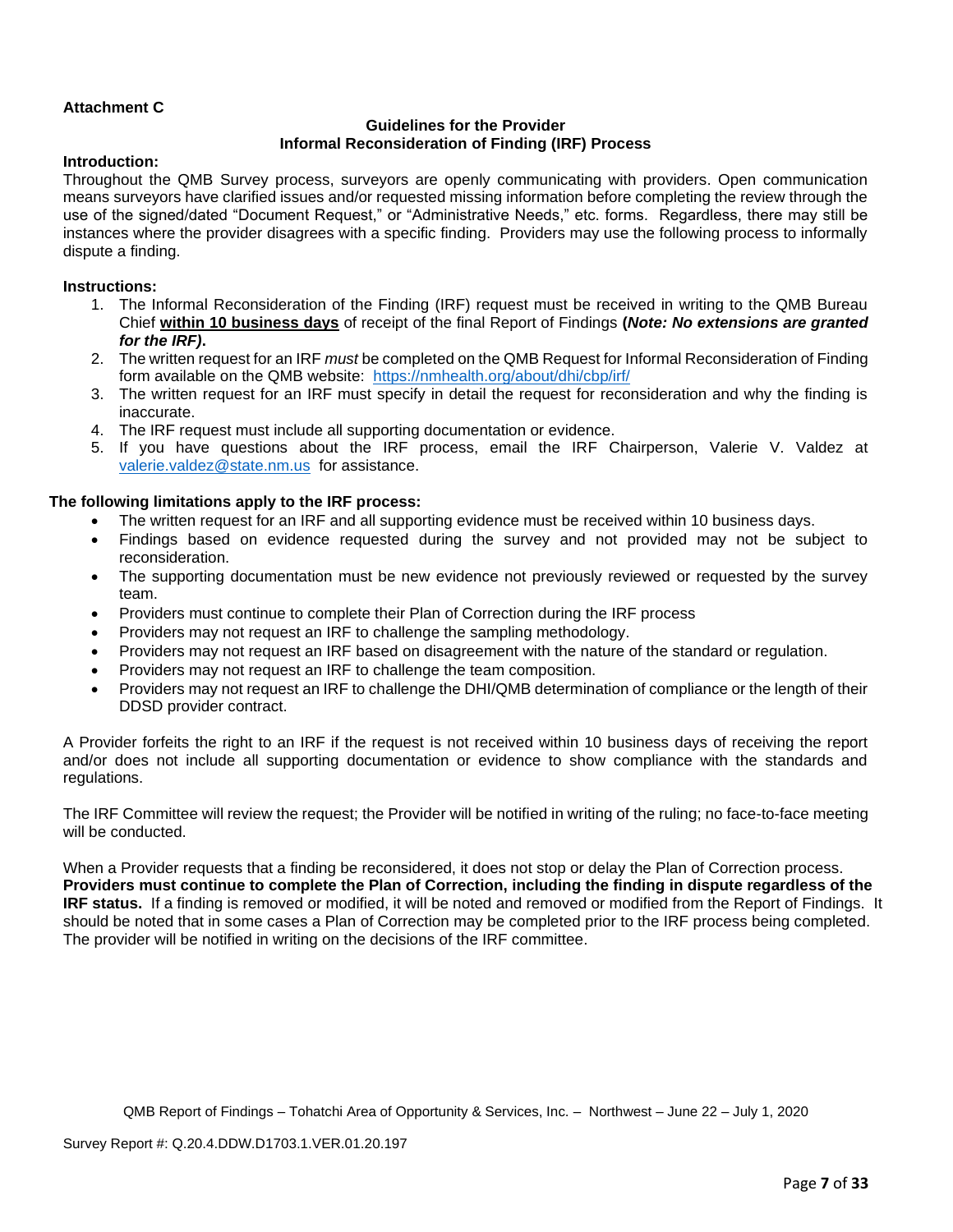#### **Attachment D**

#### **QMB Determinations of Compliance**

#### **Compliance:**

The QMB determination of *Compliance* indicates that a provider has either no deficiencies found during a survey or that no deficiencies at the Condition of Participation Level were found. The agency has obtained a level of compliance such that there is a minimal potential for harm to individuals' health and safety. To qualify for a determination of *Compliance*, the provider must have received no Conditions of Participation Level Deficiencies and have a minimal number of Individuals on the sample affected by the findings indicated in the Standards Level Tags.

#### **Partial-Compliance with Standard Level Tags:**

The QMB determination of *Partial-Compliance with Standard Level Tags* indicates that a provider is in compliance with all Condition of Participation Level deficiencies but is out of compliance with a certain percentage of Standard Level deficiencies. This partial-compliance, if not corrected, may result in a negative outcome or the potential for more than minimal harm to individuals' health and safety. There are two ways to receive a determination of Partial Compliance with Standard Level Tags:

- 1. Your Report of Findings includes 16 or fewer Standards Level Tags with between 75% and 100% of the survey sample affected in any tag.
- 2. Your Report of Findings includes 17 or more Standard Level Tags with between 50% to 74% of the survey sample affected in any tag.

#### **Partial-Compliance with Standard Level Tags and Condition of Participation Level Tags:**

The QMB determination of *Partial-Compliance with Standard Level Tags and Condition of Participation Level Tags*  indicates that a provider is out of compliance with one to five  $(1 - 5)$  Condition of Participation Level Tags. This partial-compliance, if not corrected, may result in a serious negative outcome or the potential for more than minimal harm to individuals' health and safety.

#### **Non-Compliance:**

The QMB determination of *Non-Compliance* indicates a provider is significantly out of compliance with both Standard Level deficiencies and Conditions of Participation level deficiencies. This non-compliance, if not corrected, may result in a serious negative outcome or the potential for more than minimal harm to individuals' health and safety. There are three ways an agency can receive a determination of Non-Compliance:

- 1. Your Report of Findings includes 17 or more total Tags with 0 to 5 Condition of Participation Level Tags with 75% to 100% of the survey sample affected in any Condition of Participation Level tag.
- 2. Your Report of Findings includes any amount of Standard Level Tags with 6 or more Condition of Participation Level Tags.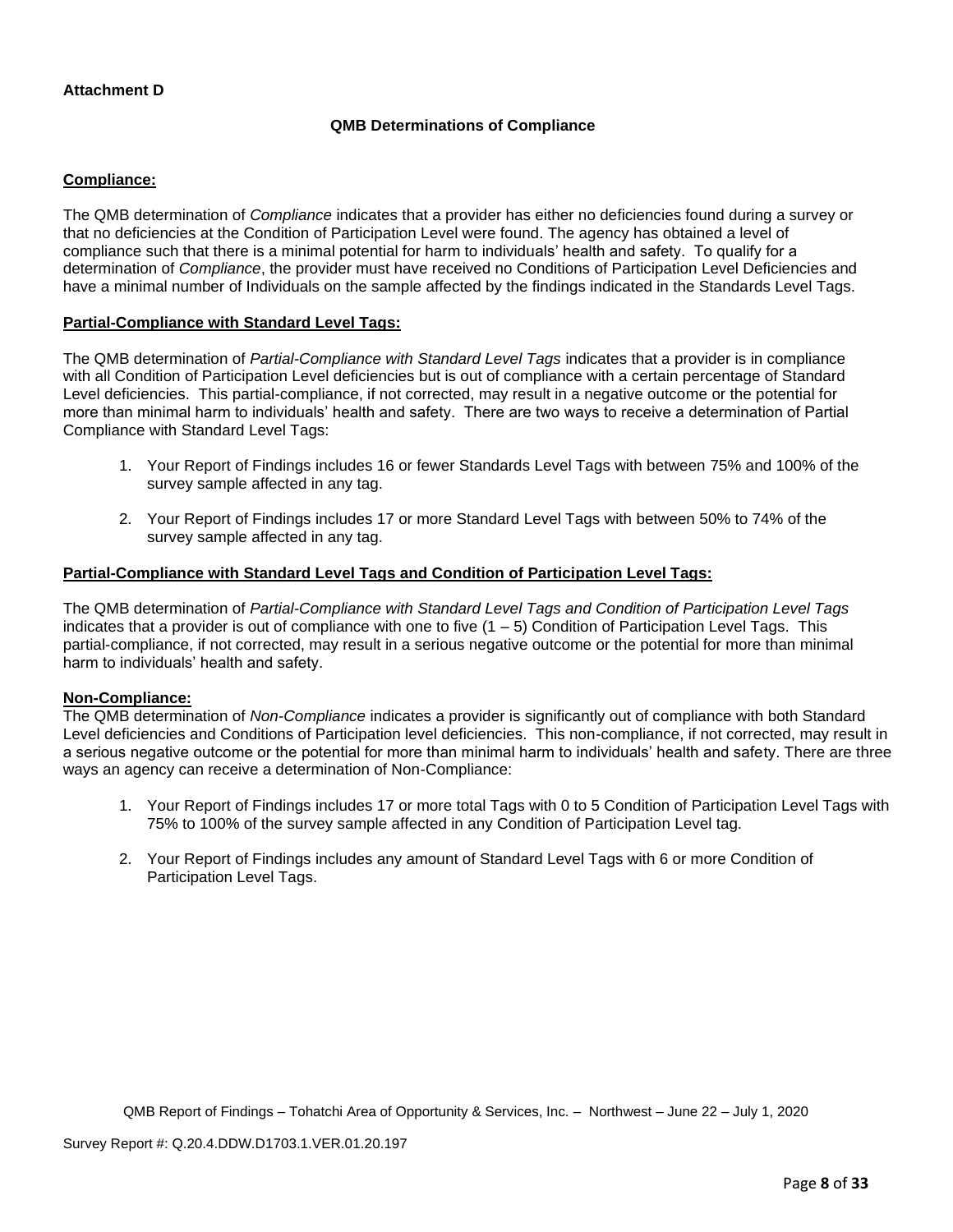| Compliance                                                                                                 | <b>Weighting</b>                                                                                                              |                                                                                                                          |                                                                                                                          |                                                                                                                               |                                                                                                                                |                                                                                                                             |                                                                                                               |
|------------------------------------------------------------------------------------------------------------|-------------------------------------------------------------------------------------------------------------------------------|--------------------------------------------------------------------------------------------------------------------------|--------------------------------------------------------------------------------------------------------------------------|-------------------------------------------------------------------------------------------------------------------------------|--------------------------------------------------------------------------------------------------------------------------------|-----------------------------------------------------------------------------------------------------------------------------|---------------------------------------------------------------------------------------------------------------|
| <b>Determination</b>                                                                                       |                                                                                                                               | LOW                                                                                                                      |                                                                                                                          | <b>MEDIUM</b>                                                                                                                 |                                                                                                                                |                                                                                                                             | <b>HIGH</b>                                                                                                   |
| <b>Total Tags:</b>                                                                                         | up to 16                                                                                                                      | 17 or more                                                                                                               | up to 16                                                                                                                 | 17 or more                                                                                                                    | <b>Any Amount</b>                                                                                                              | 17 or more                                                                                                                  | <b>Any Amount</b>                                                                                             |
|                                                                                                            | and                                                                                                                           | and                                                                                                                      | and                                                                                                                      | and                                                                                                                           | And/or                                                                                                                         | and                                                                                                                         | And/or                                                                                                        |
| COP Level Tags:                                                                                            | 0 COP                                                                                                                         | 0 COP                                                                                                                    | 0 COP                                                                                                                    | 0 COP                                                                                                                         | 1 to 5 COP                                                                                                                     | 0 to 5 CoPs                                                                                                                 | 6 or more COP                                                                                                 |
|                                                                                                            | and                                                                                                                           | and                                                                                                                      | and                                                                                                                      | and                                                                                                                           |                                                                                                                                | and                                                                                                                         |                                                                                                               |
| Sample Affected:                                                                                           | 0 to 74%                                                                                                                      | 0 to 49%                                                                                                                 | 75 to 100%                                                                                                               | 50 to 74%                                                                                                                     |                                                                                                                                | 75 to 100%                                                                                                                  |                                                                                                               |
| "Non-Compliance"                                                                                           |                                                                                                                               |                                                                                                                          |                                                                                                                          |                                                                                                                               |                                                                                                                                | 17 or more<br><b>Total Tags with</b><br>75 to 100% of<br>the Individuals<br>in the sample<br>cited in any CoP<br>Level tag. | Any Amount of<br><b>Standard Level</b><br>Tags and 6 or<br>more Conditions<br>of Participation<br>Level Tags. |
| "Partial Compliance<br>with Standard Level<br>tags and Condition of<br><b>Participation Level</b><br>Tags" |                                                                                                                               |                                                                                                                          |                                                                                                                          |                                                                                                                               | <b>Any Amount</b><br><b>Standard Level</b><br>Tags, plus 1 to 5<br><b>Conditions of</b><br><b>Participation Level</b><br>tags. |                                                                                                                             |                                                                                                               |
| "Partial Compliance<br>with Standard Level<br>tags"                                                        |                                                                                                                               |                                                                                                                          | up to 16<br><b>Standard Level</b><br>Tags with 75 to<br>100% of the<br>individuals in<br>the sample cited<br>in any tag. | 17 or more<br><b>Standard Level</b><br>Tags with 50 to<br><b>74%</b> of the<br>individuals in<br>the sample cited<br>any tag. |                                                                                                                                |                                                                                                                             |                                                                                                               |
| "Compliance"                                                                                               | Up to 16<br><b>Standard Level</b><br>Tags with 0 to<br><b>74% of the</b><br>individuals in<br>the sample<br>cited in any tag. | 17 or more<br><b>Standard Level</b><br>Tags with 0 to<br>49% of the<br>individuals in<br>the sample cited<br>in any tag. |                                                                                                                          |                                                                                                                               |                                                                                                                                |                                                                                                                             |                                                                                                               |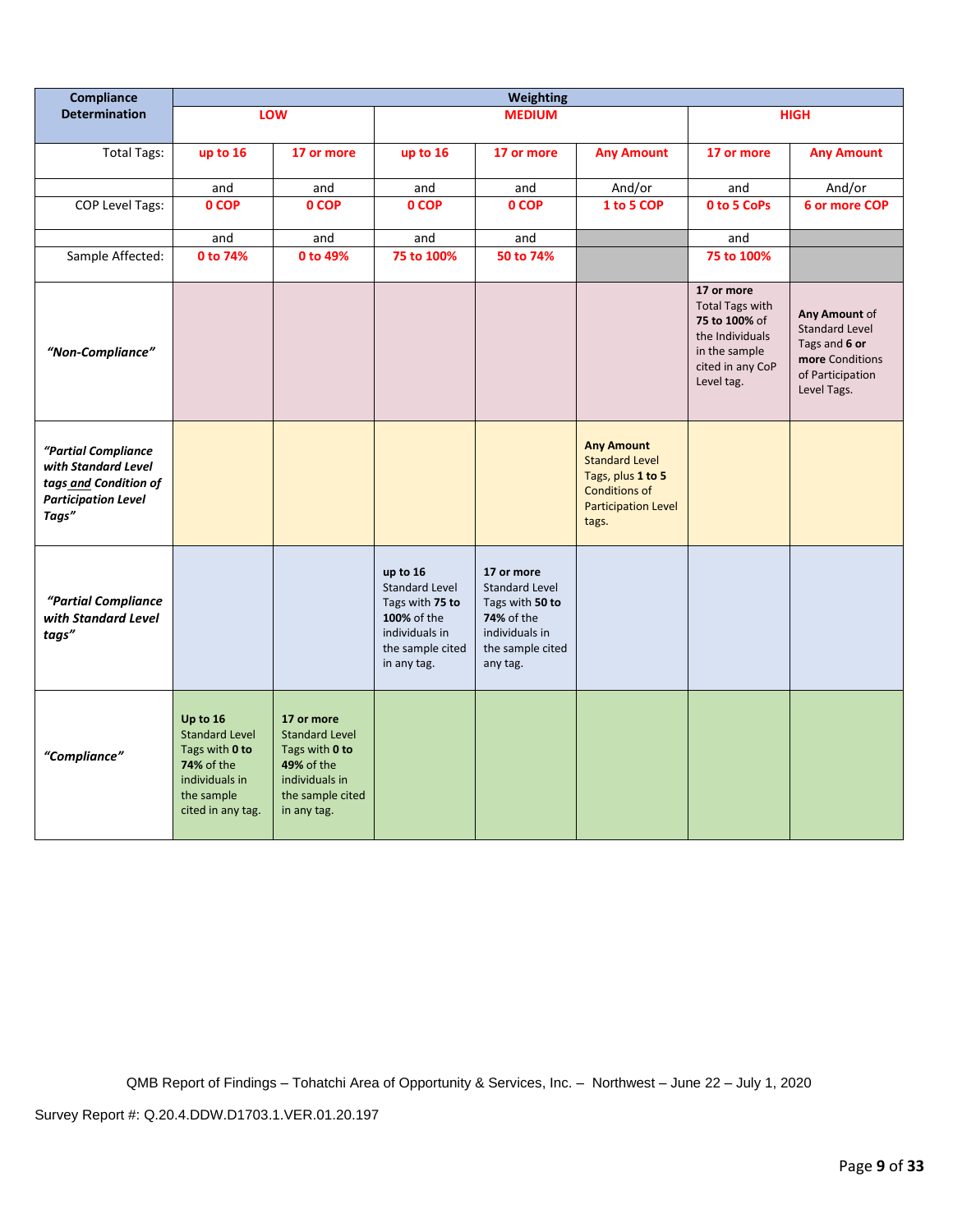| <b>Agency:</b>              | Tohatchi Area of Opportunity Service Inc. (TAOS) – Northwest Region                                 |
|-----------------------------|-----------------------------------------------------------------------------------------------------|
| Program:                    | Developmental Disabilities Waiver                                                                   |
| Service:                    | 2018: Supported Living, Customized Community Supports, and Community Integrated Employment Services |
| <b>Survey Type:</b>         | Verification                                                                                        |
| <b>Routine Survey:</b>      | November 27 – December 4, 2019                                                                      |
| <b>Verification Survey:</b> | June 22 – July 1, 2020                                                                              |

| <b>Standard of Care</b>                                                                                                                                                                                                                                                                                                                                                                                                                                                                                                                                                                                                                                                                                                                                                                                                                                                                                                                                                                                                                                                                                                                                                                                                                                                    | <b>Routine Survey Deficiencies</b><br>November 27 - December 4, 2019                                                                                                                                                                                                                                                                                                                                                                                                                                                                                                                                                                                                                                                                                                                                                                                                                                                                                                                                                                              | <b>Verification Survey New and Repeat Deficiencies</b><br>June 22 - July 1, 2020                                                                                                                                                                                                                                                                                                                     |  |  |
|----------------------------------------------------------------------------------------------------------------------------------------------------------------------------------------------------------------------------------------------------------------------------------------------------------------------------------------------------------------------------------------------------------------------------------------------------------------------------------------------------------------------------------------------------------------------------------------------------------------------------------------------------------------------------------------------------------------------------------------------------------------------------------------------------------------------------------------------------------------------------------------------------------------------------------------------------------------------------------------------------------------------------------------------------------------------------------------------------------------------------------------------------------------------------------------------------------------------------------------------------------------------------|---------------------------------------------------------------------------------------------------------------------------------------------------------------------------------------------------------------------------------------------------------------------------------------------------------------------------------------------------------------------------------------------------------------------------------------------------------------------------------------------------------------------------------------------------------------------------------------------------------------------------------------------------------------------------------------------------------------------------------------------------------------------------------------------------------------------------------------------------------------------------------------------------------------------------------------------------------------------------------------------------------------------------------------------------|------------------------------------------------------------------------------------------------------------------------------------------------------------------------------------------------------------------------------------------------------------------------------------------------------------------------------------------------------------------------------------------------------|--|--|
| Service Domain: Service Plans: ISP Implementation - Services are delivered in accordance with the service plan, including type, scope, amount, duration and<br>frequency specified in the service plan.                                                                                                                                                                                                                                                                                                                                                                                                                                                                                                                                                                                                                                                                                                                                                                                                                                                                                                                                                                                                                                                                    |                                                                                                                                                                                                                                                                                                                                                                                                                                                                                                                                                                                                                                                                                                                                                                                                                                                                                                                                                                                                                                                   |                                                                                                                                                                                                                                                                                                                                                                                                      |  |  |
| Tag #1A38 Living Care Arrangement /<br><b>Community Inclusion Reporting Requirements</b>                                                                                                                                                                                                                                                                                                                                                                                                                                                                                                                                                                                                                                                                                                                                                                                                                                                                                                                                                                                                                                                                                                                                                                                   | <b>Standard Level Deficiency</b>                                                                                                                                                                                                                                                                                                                                                                                                                                                                                                                                                                                                                                                                                                                                                                                                                                                                                                                                                                                                                  | <b>Standard Level Deficiency</b>                                                                                                                                                                                                                                                                                                                                                                     |  |  |
| 7.26.5.17 DEVELOPMENT OF THE INDIVIDUAL<br>SERVICE PLAN (ISP) - DISSEMINATION OF THE<br>ISP, DOCUMENTATION AND COMPLIANCE:<br>C. Objective quantifiable data reporting progress or<br>lack of progress towards stated outcomes, and<br>action plans shall be maintained in the individual's<br>records at each provider agency implementing the<br>ISP. Provider agencies shall use this data to<br>evaluate the effectiveness of services provided.<br>Provider agencies shall submit to the case manager<br>data reports and individual progress summaries<br>quarterly, or more frequently, as decided by the IDT.<br>These reports shall be included in the individual's<br>case management record, and used by the team to<br>determine the ongoing effectiveness of the supports<br>and services being provided. Determination of<br>effectiveness shall result in timely modification of<br>supports and services as needed.<br>Developmental Disabilities (DD) Waiver Service<br>Standards 2/26/2018; Re-Issue: 12/28/2018; Eff<br>1/1/2019<br><b>Chapter 20: Provider Documentation and Client</b><br>Records 20.2 Client Records Requirements: All<br>DD Waiver Provider Agencies are required to create<br>and maintain individual client records. The contents | Based on record review, the Agency did not<br>complete written status reports as required for 4 of 5<br>individuals receiving Living Care Arrangements and<br>Community Inclusion.<br><b>Supported Living Semi-Annual Reports:</b><br>• Individual #1 - Report not completed 14 days prior<br>to the Annual ISP meeting. (Term of ISP 7/6/2018<br>- 7/5/2019. Semi-Annual Report 7/2018 - 7/2019;<br>Date Completed: 8/6/2019; ISP meeting held on<br>$3/19/2019$ ).<br>• Individual $#2$ - None found for $7/2018$ - $1/2019$ .<br>(Term of ISP 7/22/2018 - 7/21/2019).<br>• Individual #3 - Report not completed 14 days prior<br>to the Annual ISP meeting. (Term of ISP 4/1/2018<br>- 3/31/2019. Semi-Annual Report 10/1/2018-<br>1/10/19; Date Completed: 1/11/2019; ISP meeting<br>held on 1/10/2019).<br><b>Customized Community Supports Semi-Annual</b><br><b>Reports</b><br>• Individual #1 - Report not completed 14 days prior<br>to the Annual ISP meeting. (Term of ISP 7/6/2018<br>- 7/5/2019. Semi-Annual Report 7/2018 - 7/2019; | <b>New / Repeat Findings:</b><br>Based on record review, the Agency did not<br>complete written status reports as required for 1 of 5<br>individuals receiving Living Care Arrangements and<br>Community Inclusion.<br><b>Customized Community Supports Semi-Annual</b><br><b>Reports:</b><br>$\bullet$ Individual #2 - None found for $7/2019$ - $1/2020$ .<br>(Term of ISP 7/22/2019 - 7/21/2020). |  |  |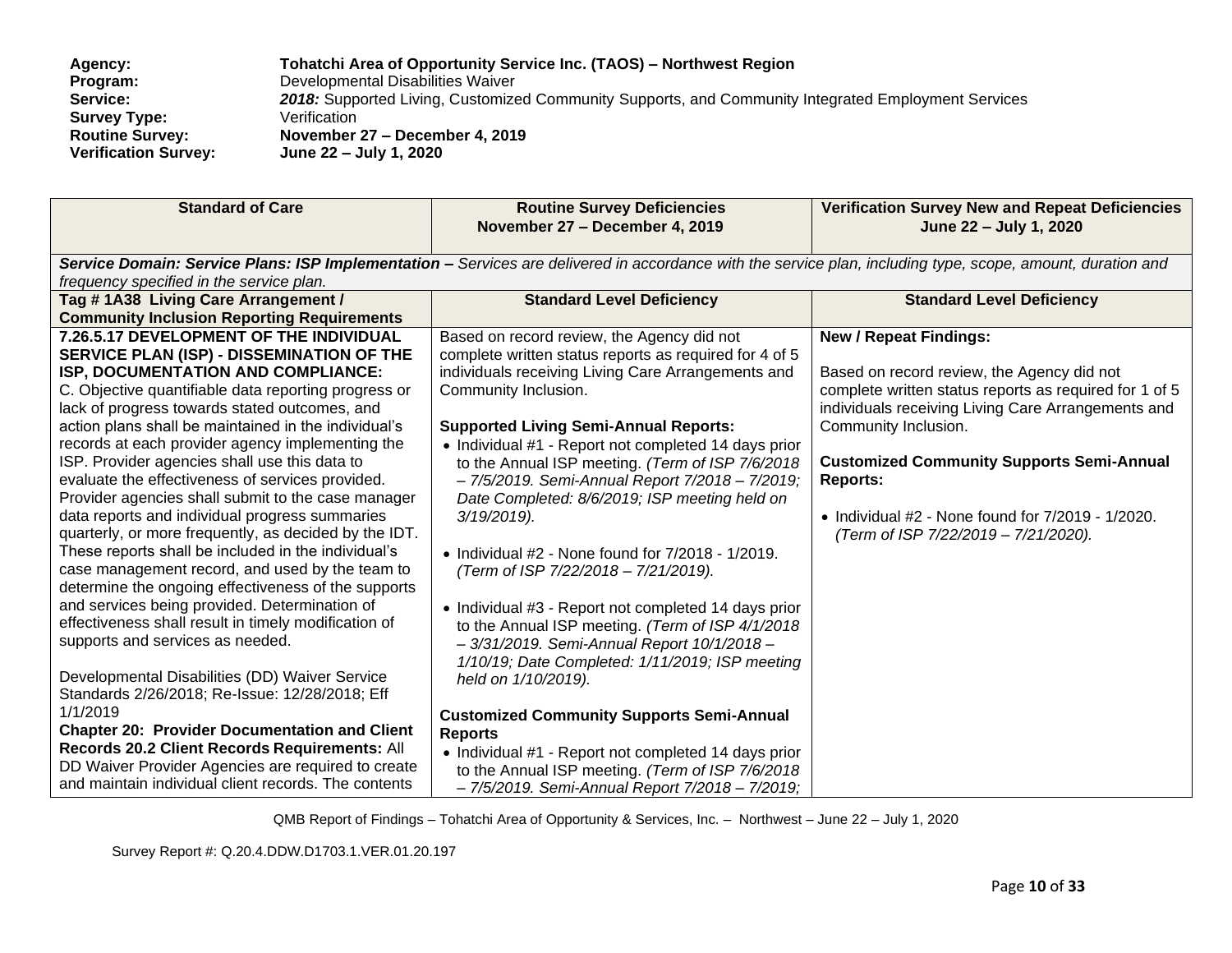| of client records vary depending on the unique        |
|-------------------------------------------------------|
| needs of the person receiving services and the        |
| resultant information produced. The extent of         |
| documentation required for individual client records  |
| per service type depends on the location of the file, |
| the type of service being provided, and the           |
| information necessary.                                |
| DD Waiver Provider Agencies are required to           |

DD Waiver Provider Agencies are required to adhere to the following:

1. Client records must contain all documents essential to the service being provided and essential to ensuring the health and safety of the person during the provision of the service.

2. Provider Agencies must have readily accessible records in home and community settings in paper or electronic form. Secure access to electronic records through the Therap web based system using computers or mobile devices is acceptable.

3. Provider Agencies are responsible for ensuring that all plans created by nurses, RDs, therapists or BSCs are present in all needed settings.

4. Provider Agencies must maintain records of all documents produced by agency personnel or contractors on behalf of each person, including any routine notes or data, annual assessments, semiannual reports, evidence of training provided/received, progress notes, and any other interactions for which billing is generated.

5. Each Provider Agency is responsible for maintaining the daily or other contact notes documenting the nature and frequency of service delivery, as well as data tracking only for the services provided by their agency.

6. The current Client File Matrix found in [Appendix](file:///C:/Users/valerie.valdez/Desktop/2018%20-%20DDW%20Survey%20Field%20Tools/REVISED%20-%20Living%20Care%20and%20Day%20Services%20Survey%20Tools%204-2018/MASTER%20REPORT%202018%20-%20%20RTN%20SURVEY%20LCA%20&%20CI%20Cover%20Letter%20&%20Report%20of%20Findings%204-2018.docx%23_bookmark203)  [A](file:///C:/Users/valerie.valdez/Desktop/2018%20-%20DDW%20Survey%20Field%20Tools/REVISED%20-%20Living%20Care%20and%20Day%20Services%20Survey%20Tools%204-2018/MASTER%20REPORT%202018%20-%20%20RTN%20SURVEY%20LCA%20&%20CI%20Cover%20Letter%20&%20Report%20of%20Findings%204-2018.docx%23_bookmark203) [Client File Matrix](file:///C:/Users/valerie.valdez/Desktop/2018%20-%20DDW%20Survey%20Field%20Tools/REVISED%20-%20Living%20Care%20and%20Day%20Services%20Survey%20Tools%204-2018/MASTER%20REPORT%202018%20-%20%20RTN%20SURVEY%20LCA%20&%20CI%20Cover%20Letter%20&%20Report%20of%20Findings%204-2018.docx%23_bookmark203) details the minimum requirements for records to be stored in agency office files, the delivery site, or with DSP while providing services in the community.

7. All records pertaining to JCMs must be retained permanently and must be made available to DDSD upon request, upon the termination or expiration of a provider agreement, or upon provider withdrawal

*Date Completed: 8/6/2019; ISP meeting held on 3/19/2019).*

- Individual #2 None found for 7/2018 1/2019. *(Term of ISP 7/22/2018 – 7/21/2019).*
- Individual #3 Report not completed 14 days prior to the Annual ISP meeting. *(Term of ISP 4/1/2018 – 3/31/2019. Semi-Annual Report 10/1/2018 – 1/10/19; Date Completed: 1/11/2019; ISP meeting held on 1/10/2019).*
- Individual  $#5$  None found for  $2/2019 8/2019$ . *(Term of ISP 2/8/2019 – 2/7/2020).*

#### **Community Integrated Employment Services Semi-Annual Reports**

• Individual  $#5$  - None found for  $2/2019 - 8/2019$ . *(Term of ISP 2/8/2019 – 2/7/2020).*

## **Nursing Semi-Annual:**

- Individual  $#1$  None found for  $7/2018 1/2019$ . *(Term of ISP 7/6/2018 - 7/5/2019. ISP meeting held on 3/19/2019).*
- Individual #3 Report not completed 14 days prior to the Annual ISP meeting. *(Term of ISP 4/1/2018 – 3/31/2019. ISP meeting held on 1/10/2019) Semi-Annual Report 12/1/2017 – 12/19/2018; Date Completed: 5/17/2019; ISP meeting held on 1/10/2019). (Per regulations reports must coincide with ISP term).*
- Individual #5 Report not completed 14 days prior to the Annual ISP meeting. *(Term of ISP 2/8/2018 – 2/7/2019. Semi-Annual Report 2/8/2018 – 10/23/2018; Date Completed: 10/31/2018; ISP meeting held on 11/8/2018).*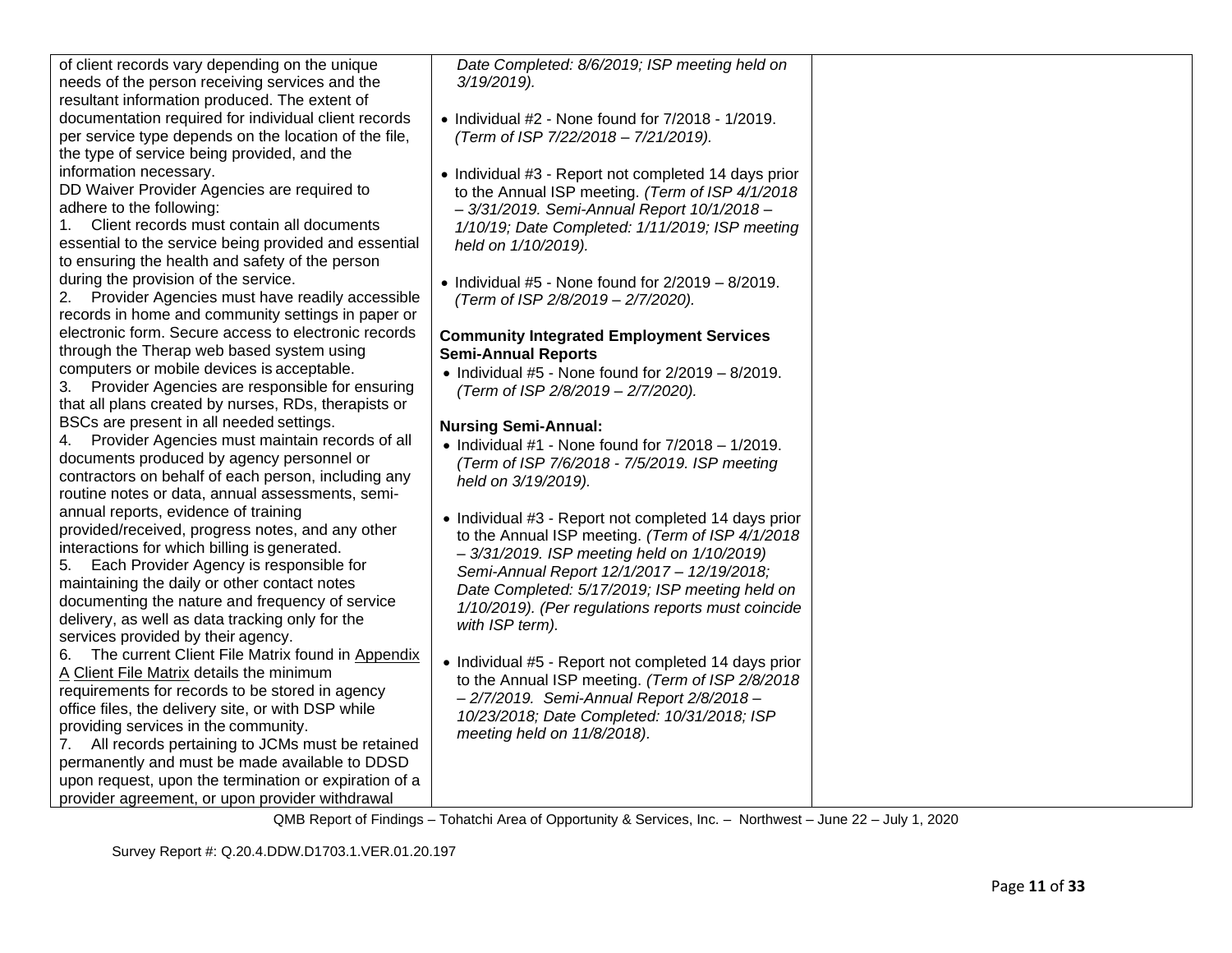| from services. |
|----------------|
|                |

**Chapter 19: Provider Reporting Requirements 19.5 Semi-Annual Reporting:** The semi-annual report provides status updates to life circumstances, health, and progress toward ISP goals and/or goals related to professional and clinical services provided through the DD Waiver. This report is submitted to the CM for review and may guide actions taken by the person's IDT if necessary. Semi-annual reports may be requested by DDSD for QA activities. Semi-annual reports are required as follows: 1. DD Waiver Provider Agencies, except AT, EMSP, Supplemental Dental, PRSC, SSE and Crisis Supports, must complete semi-annual reports.

2. A Respite Provider Agency must submit a semiannual progress report to the CM that describes progress on the Action Plan(s) and Desired Outcome(s) when Respite is the only service included in the ISP other than Case Management, for an adult age 21 or older.

3. The first semi-annual report will cover the time from the start of the person's ISP year until the end of the subsequent six-month period (180 calendar days) and is due ten calendar days after the period ends (190 calendar days).

4. The second semi-annual report is integrated into the annual report or professional

assessment/annual re-evaluation when applicable and is due 14 calendar days prior to the annual ISP meeting.

5. Semi-annual reports must contain at a minimum written documentation of:

- a. the name of the person and date on each page;
- b. the timeframe that the report covers;
- c. timely completion of relevant activities from ISP Action Plans or clinical service goals during timeframe the report is covering;
- d. a description of progress towards Desired Outcomes in the ISP related to the service provided;

QMB Report of Findings – Tohatchi Area of Opportunity & Services, Inc. – Northwest – June 22 – July 1, 2020

Survey Report #: Q.20.4.DDW.D1703.1.VER.01.20.197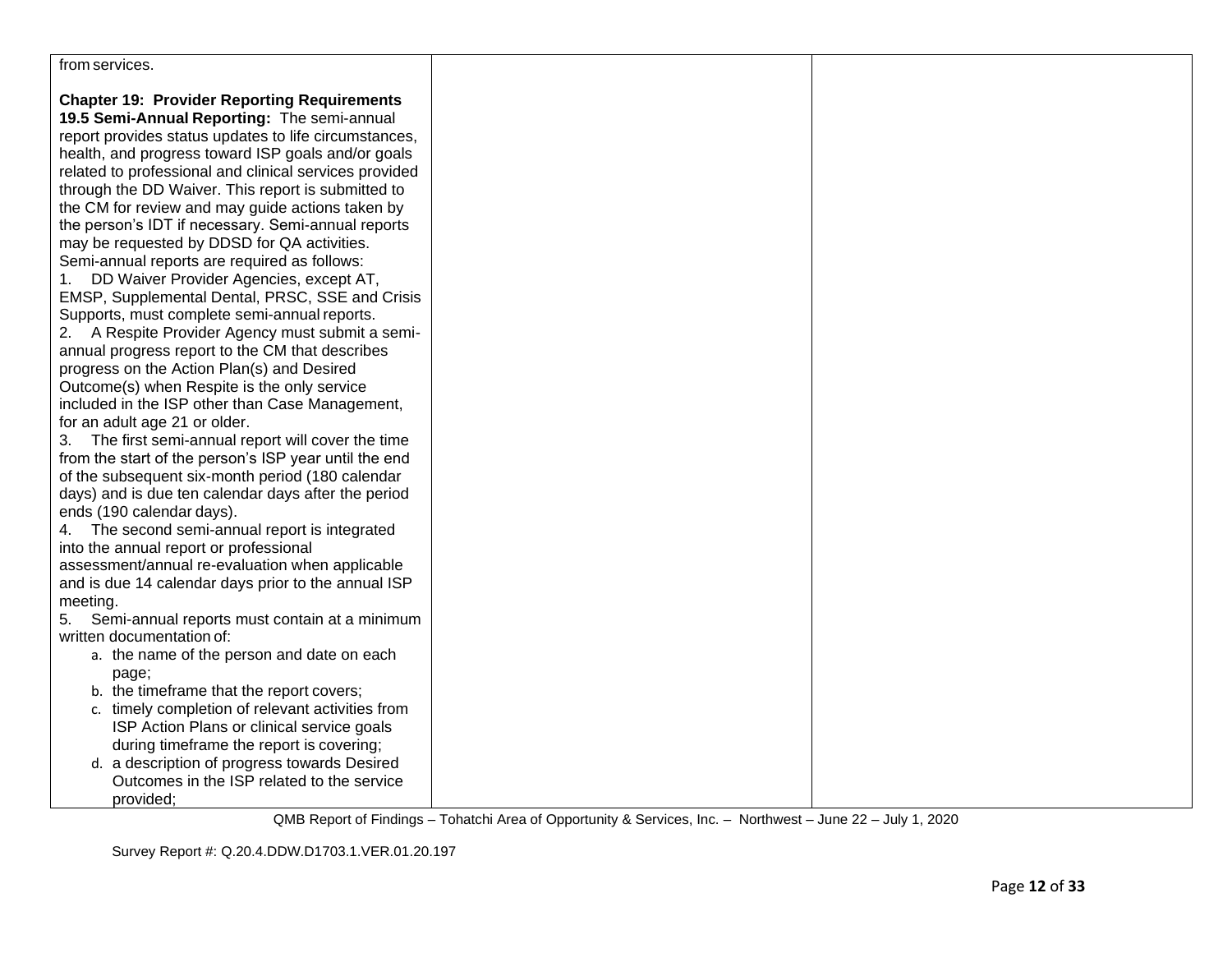| e. a description of progress toward any service<br>specific or treatment goals when applicable |  |
|------------------------------------------------------------------------------------------------|--|
| (e.g. health related goals for nursing);                                                       |  |
| f. significant changes in routine or staffing if                                               |  |
| applicable;                                                                                    |  |
| g. unusual or significant life events, including                                               |  |
| significant change of health or behavioral                                                     |  |
| health condition;                                                                              |  |
| h. the signature of the agency staff responsible                                               |  |
| for preparing the report; and<br>i. any other required elements by service type                |  |
| that are detailed in these standards.                                                          |  |
|                                                                                                |  |
|                                                                                                |  |
|                                                                                                |  |
|                                                                                                |  |
|                                                                                                |  |
|                                                                                                |  |
|                                                                                                |  |
|                                                                                                |  |
|                                                                                                |  |
|                                                                                                |  |
|                                                                                                |  |
|                                                                                                |  |
|                                                                                                |  |
|                                                                                                |  |
|                                                                                                |  |
|                                                                                                |  |
|                                                                                                |  |
|                                                                                                |  |
|                                                                                                |  |
|                                                                                                |  |
|                                                                                                |  |
|                                                                                                |  |
|                                                                                                |  |
|                                                                                                |  |
|                                                                                                |  |
|                                                                                                |  |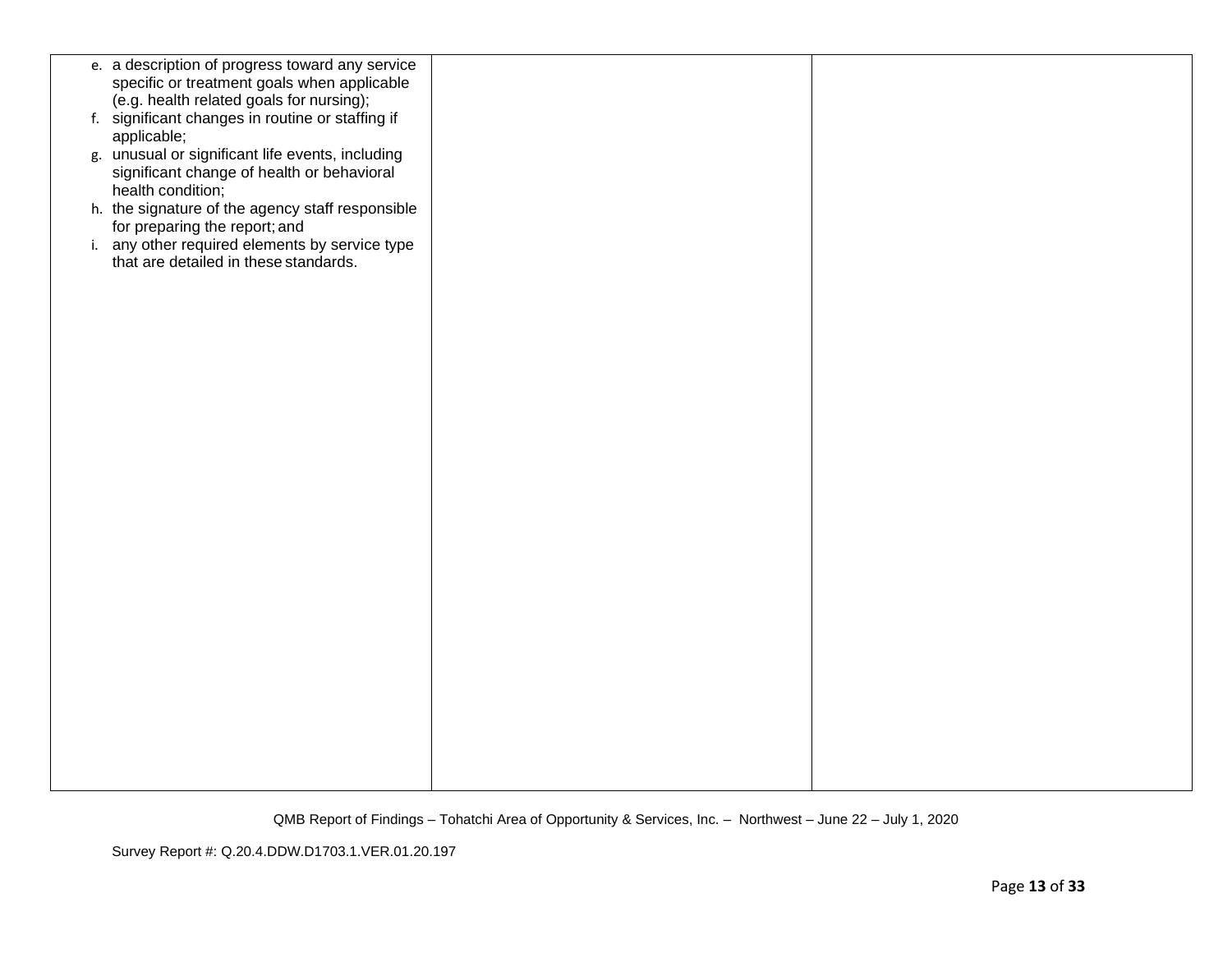| <b>Condition of Participation Level Deficiency</b> | <b>Condition of Participation Level Deficiency</b>                                                                                                                                                                                                                                                                                                                                                                                                                                                                                                                                                                                                                                                                                                                                                                                                                                                                                                                                                                                                        |
|----------------------------------------------------|-----------------------------------------------------------------------------------------------------------------------------------------------------------------------------------------------------------------------------------------------------------------------------------------------------------------------------------------------------------------------------------------------------------------------------------------------------------------------------------------------------------------------------------------------------------------------------------------------------------------------------------------------------------------------------------------------------------------------------------------------------------------------------------------------------------------------------------------------------------------------------------------------------------------------------------------------------------------------------------------------------------------------------------------------------------|
|                                                    |                                                                                                                                                                                                                                                                                                                                                                                                                                                                                                                                                                                                                                                                                                                                                                                                                                                                                                                                                                                                                                                           |
|                                                    | <b>New / Repeat Findings:</b>                                                                                                                                                                                                                                                                                                                                                                                                                                                                                                                                                                                                                                                                                                                                                                                                                                                                                                                                                                                                                             |
|                                                    |                                                                                                                                                                                                                                                                                                                                                                                                                                                                                                                                                                                                                                                                                                                                                                                                                                                                                                                                                                                                                                                           |
|                                                    | After an analysis of the evidence it has been                                                                                                                                                                                                                                                                                                                                                                                                                                                                                                                                                                                                                                                                                                                                                                                                                                                                                                                                                                                                             |
|                                                    | determined there is a significant potential for a                                                                                                                                                                                                                                                                                                                                                                                                                                                                                                                                                                                                                                                                                                                                                                                                                                                                                                                                                                                                         |
|                                                    | negative outcome to occur.                                                                                                                                                                                                                                                                                                                                                                                                                                                                                                                                                                                                                                                                                                                                                                                                                                                                                                                                                                                                                                |
|                                                    |                                                                                                                                                                                                                                                                                                                                                                                                                                                                                                                                                                                                                                                                                                                                                                                                                                                                                                                                                                                                                                                           |
|                                                    | Based on record review, the Agency did not                                                                                                                                                                                                                                                                                                                                                                                                                                                                                                                                                                                                                                                                                                                                                                                                                                                                                                                                                                                                                |
|                                                    | maintain a complete and confidential case file in the                                                                                                                                                                                                                                                                                                                                                                                                                                                                                                                                                                                                                                                                                                                                                                                                                                                                                                                                                                                                     |
|                                                    | residence for 3 of 5 Individuals receiving Living Care                                                                                                                                                                                                                                                                                                                                                                                                                                                                                                                                                                                                                                                                                                                                                                                                                                                                                                                                                                                                    |
|                                                    | Arrangements. Per the Agency's Plan of Correction                                                                                                                                                                                                                                                                                                                                                                                                                                                                                                                                                                                                                                                                                                                                                                                                                                                                                                                                                                                                         |
|                                                    | approved on 4/27/2020 the Agency stated "a. ISCs                                                                                                                                                                                                                                                                                                                                                                                                                                                                                                                                                                                                                                                                                                                                                                                                                                                                                                                                                                                                          |
|                                                    | and Health Department will write a T-Log in Therap                                                                                                                                                                                                                                                                                                                                                                                                                                                                                                                                                                                                                                                                                                                                                                                                                                                                                                                                                                                                        |
|                                                    | when any new document is placed in the                                                                                                                                                                                                                                                                                                                                                                                                                                                                                                                                                                                                                                                                                                                                                                                                                                                                                                                                                                                                                    |
|                                                    | residential/master binder for tracking purposes; b.                                                                                                                                                                                                                                                                                                                                                                                                                                                                                                                                                                                                                                                                                                                                                                                                                                                                                                                                                                                                       |
|                                                    | ISCs and Health Department will log in the master                                                                                                                                                                                                                                                                                                                                                                                                                                                                                                                                                                                                                                                                                                                                                                                                                                                                                                                                                                                                         |
|                                                    | binder on the Access Log when updating files in the                                                                                                                                                                                                                                                                                                                                                                                                                                                                                                                                                                                                                                                                                                                                                                                                                                                                                                                                                                                                       |
|                                                    | binder; c. Tracking documents will affect 18 DDW                                                                                                                                                                                                                                                                                                                                                                                                                                                                                                                                                                                                                                                                                                                                                                                                                                                                                                                                                                                                          |
|                                                    | individuals."                                                                                                                                                                                                                                                                                                                                                                                                                                                                                                                                                                                                                                                                                                                                                                                                                                                                                                                                                                                                                                             |
|                                                    |                                                                                                                                                                                                                                                                                                                                                                                                                                                                                                                                                                                                                                                                                                                                                                                                                                                                                                                                                                                                                                                           |
|                                                    | No evidence of required documents placed in the                                                                                                                                                                                                                                                                                                                                                                                                                                                                                                                                                                                                                                                                                                                                                                                                                                                                                                                                                                                                           |
|                                                    | residential binder per monthly tracking was                                                                                                                                                                                                                                                                                                                                                                                                                                                                                                                                                                                                                                                                                                                                                                                                                                                                                                                                                                                                               |
|                                                    | provided during the Verification Survey completed                                                                                                                                                                                                                                                                                                                                                                                                                                                                                                                                                                                                                                                                                                                                                                                                                                                                                                                                                                                                         |
|                                                    | June 22 - July 1, 2020 for the following:                                                                                                                                                                                                                                                                                                                                                                                                                                                                                                                                                                                                                                                                                                                                                                                                                                                                                                                                                                                                                 |
|                                                    |                                                                                                                                                                                                                                                                                                                                                                                                                                                                                                                                                                                                                                                                                                                                                                                                                                                                                                                                                                                                                                                           |
|                                                    | ISP Teaching and Support Strategies:                                                                                                                                                                                                                                                                                                                                                                                                                                                                                                                                                                                                                                                                                                                                                                                                                                                                                                                                                                                                                      |
|                                                    |                                                                                                                                                                                                                                                                                                                                                                                                                                                                                                                                                                                                                                                                                                                                                                                                                                                                                                                                                                                                                                                           |
|                                                    | Individual #3:                                                                                                                                                                                                                                                                                                                                                                                                                                                                                                                                                                                                                                                                                                                                                                                                                                                                                                                                                                                                                                            |
|                                                    | TSS not found for the following Live Outcome                                                                                                                                                                                                                                                                                                                                                                                                                                                                                                                                                                                                                                                                                                                                                                                                                                                                                                                                                                                                              |
|                                                    | Statement / Action Steps:                                                                                                                                                                                                                                                                                                                                                                                                                                                                                                                                                                                                                                                                                                                                                                                                                                                                                                                                                                                                                                 |
|                                                    | • "will create lists."                                                                                                                                                                                                                                                                                                                                                                                                                                                                                                                                                                                                                                                                                                                                                                                                                                                                                                                                                                                                                                    |
|                                                    |                                                                                                                                                                                                                                                                                                                                                                                                                                                                                                                                                                                                                                                                                                                                                                                                                                                                                                                                                                                                                                                           |
|                                                    | <b>Health Care Plans:</b>                                                                                                                                                                                                                                                                                                                                                                                                                                                                                                                                                                                                                                                                                                                                                                                                                                                                                                                                                                                                                                 |
|                                                    | • Seizures $(#5)$                                                                                                                                                                                                                                                                                                                                                                                                                                                                                                                                                                                                                                                                                                                                                                                                                                                                                                                                                                                                                                         |
|                                                    |                                                                                                                                                                                                                                                                                                                                                                                                                                                                                                                                                                                                                                                                                                                                                                                                                                                                                                                                                                                                                                                           |
| $\bullet$                                          | <b>Medical Emergency Response Plans:</b>                                                                                                                                                                                                                                                                                                                                                                                                                                                                                                                                                                                                                                                                                                                                                                                                                                                                                                                                                                                                                  |
|                                                    | Diabetes (#3)                                                                                                                                                                                                                                                                                                                                                                                                                                                                                                                                                                                                                                                                                                                                                                                                                                                                                                                                                                                                                                             |
|                                                    | Neuro (Devices and Implants) (#2)                                                                                                                                                                                                                                                                                                                                                                                                                                                                                                                                                                                                                                                                                                                                                                                                                                                                                                                                                                                                                         |
|                                                    |                                                                                                                                                                                                                                                                                                                                                                                                                                                                                                                                                                                                                                                                                                                                                                                                                                                                                                                                                                                                                                                           |
|                                                    |                                                                                                                                                                                                                                                                                                                                                                                                                                                                                                                                                                                                                                                                                                                                                                                                                                                                                                                                                                                                                                                           |
|                                                    | After an analysis of the evidence it has been<br>determined there is a significant potential for a<br>negative outcome to occur.<br>Based on record review, the Agency did not<br>maintain a complete and confidential case file in the<br>residence for 3 of 5 Individuals receiving Living Care<br>Arrangements.<br>Review of the residential individual case files<br>revealed the following items were not found,<br>incomplete, and/or not current:<br>ISP Teaching and Support Strategies:<br>Individual #3:<br>TSS not found for the following Live Outcome<br>Statement / Action Steps:<br>• "Research recipes."<br>TSS not found for the following Live Outcome<br>Statement / Action Steps:<br>• "Choose and purchase ingredients."<br>TSS not found for the following Live Outcome<br>Statement / Action Steps:<br>• "will independently prepare meal."<br><b>Health Care Plans:</b><br>• Seizures (#5)<br><b>Medical Emergency Response Plans:</b><br>Diabetes (#3)<br>Musculoskeletal (#2)<br>$\bullet$<br>Neuro (Devices and Implants) (#2) |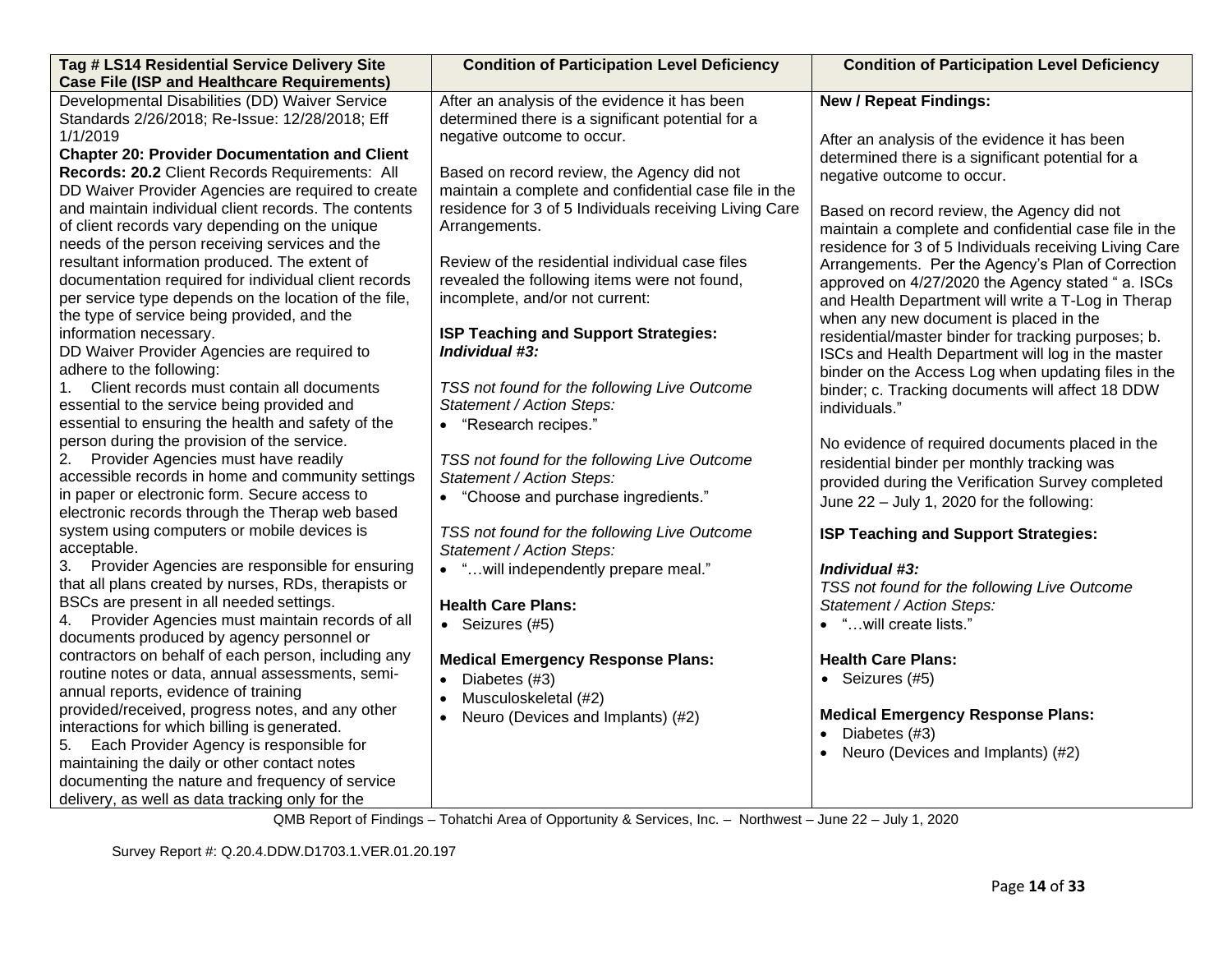| services provided by their agency.<br>The current Client File Matrix found in<br>6.<br>Appendix A Client File Matrix details the minimum<br>requirements for records to be stored in agency<br>office files, the delivery site, or with DSP while<br>providing services in the community.<br>All records pertaining to JCMs must be retained<br>7.<br>permanently and must be made available to DDSD<br>upon request, upon the termination or expiration of<br>a provider agreement, or upon provider withdrawal<br>from services. |  |
|------------------------------------------------------------------------------------------------------------------------------------------------------------------------------------------------------------------------------------------------------------------------------------------------------------------------------------------------------------------------------------------------------------------------------------------------------------------------------------------------------------------------------------|--|
| 20.5.3 Health Passport and Physician<br><b>Consultation Form: All Primary and Secondary</b><br>Provider Agencies must use the Health Passport<br>and Physician Consultation form from the Therap<br>system. This standardized document contains<br>individual, physician and emergency contact                                                                                                                                                                                                                                     |  |
| information, a complete list of current medical<br>diagnoses, health and safety risk factors, allergies,<br>and information regarding insurance, guardianship,<br>and advance directives. The Health Passport also<br>includes a standardized form to use at medical<br>appointments called the Physician Consultation<br>form. The Physician Consultation form contains a list<br>of all current medications. Requirements for the                                                                                                |  |
| Health Passport and Physician Consultation form<br>are:<br>2. The Primary and Secondary Provider Agencies<br>must ensure that a current copy of the Health<br>Passport and Physician Consultation forms are<br>printed and available at all service delivery sites.<br>Both forms must be reprinted and placed at all<br>service delivery sites each time the e-CHAT is<br>updated for any reason and whenever there is a<br>change to contact information contained in the<br>IDF.                                                |  |
| Chapter 13: Nursing Services: 13.2.9 Healthcare<br>Plans (HCP):<br>At the nurse's discretion, based on prudent<br>nursing practice, interim HCPs may be developed                                                                                                                                                                                                                                                                                                                                                                  |  |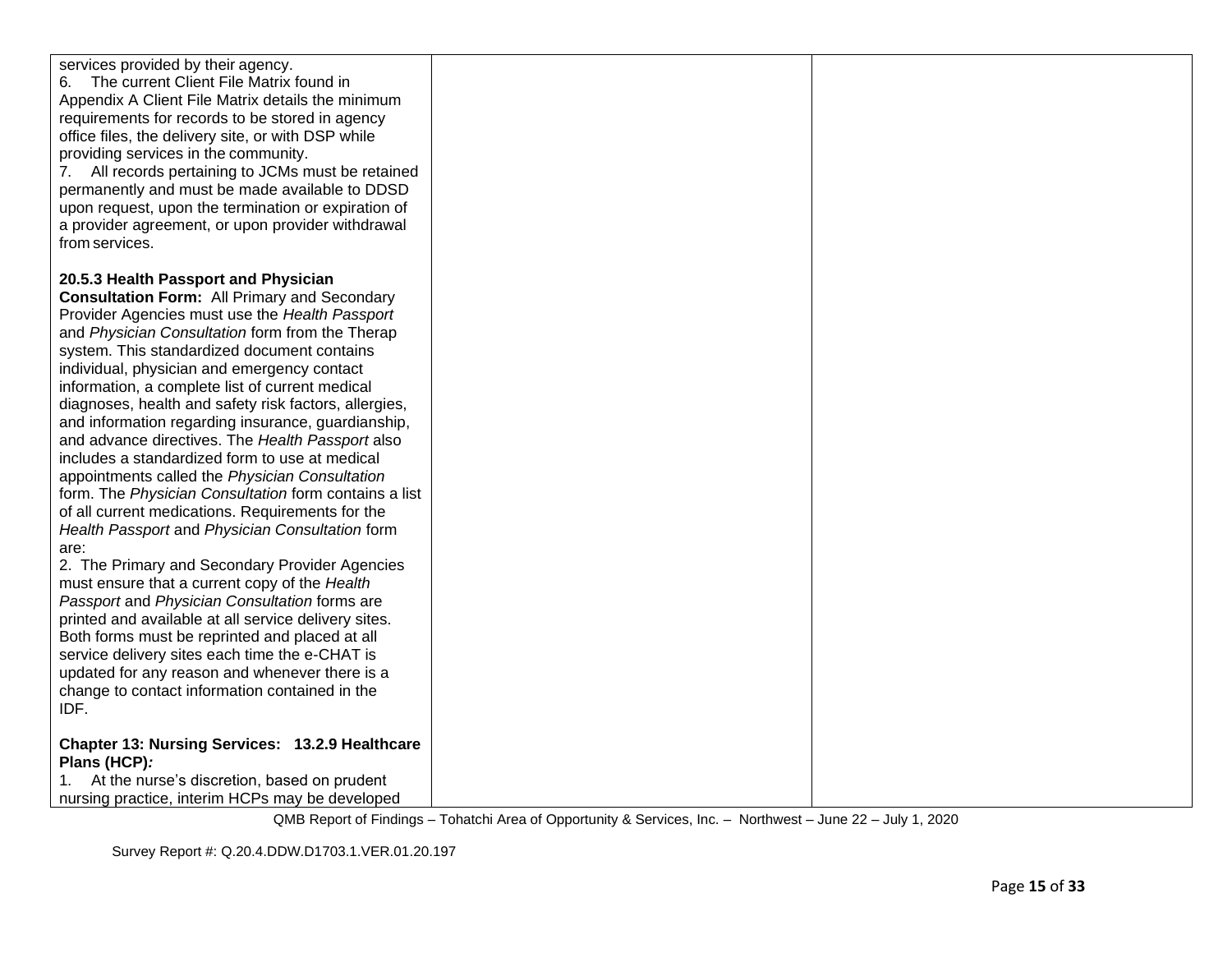| to address issues that must be implemented<br>immediately after admission, readmission or<br>change of medical condition to provide safe<br>services prior to completion of the e-CHAT and<br>formal care planning process. This includes interim<br>ARM plans for those persons newly identified at<br>moderate or high risk for aspiration. All interim<br>plans must be removed if the plan is no longer<br>needed or when final HCP including CARMPs are<br>in place to avoid duplication of plans.<br>2. In collaboration with the IDT, the agency<br>nurse is required to create HCPs that address<br>all the areas identified as required in the most<br>current e-CHAT summary |  |
|----------------------------------------------------------------------------------------------------------------------------------------------------------------------------------------------------------------------------------------------------------------------------------------------------------------------------------------------------------------------------------------------------------------------------------------------------------------------------------------------------------------------------------------------------------------------------------------------------------------------------------------------------------------------------------------|--|
| 13.2.10 Medical Emergency Response Plan<br>(MERP):<br>The agency nurse is required to develop a<br>1.<br>Medical Emergency Response Plan (MERP) for all<br>conditions marked with an "R" in the e-CHAT<br>summary report. The agency nurse should use<br>her/his clinical judgment and input from the<br>Interdisciplinary Team (IDT) to determine whether<br>shown as "C" in the e-CHAT summary report or<br>other conditions also warrant a MERP.<br>MERPs are required for persons who have one<br>2.<br>or more conditions or illnesses that present a likely<br>potential to become a life-threatening situation.                                                                 |  |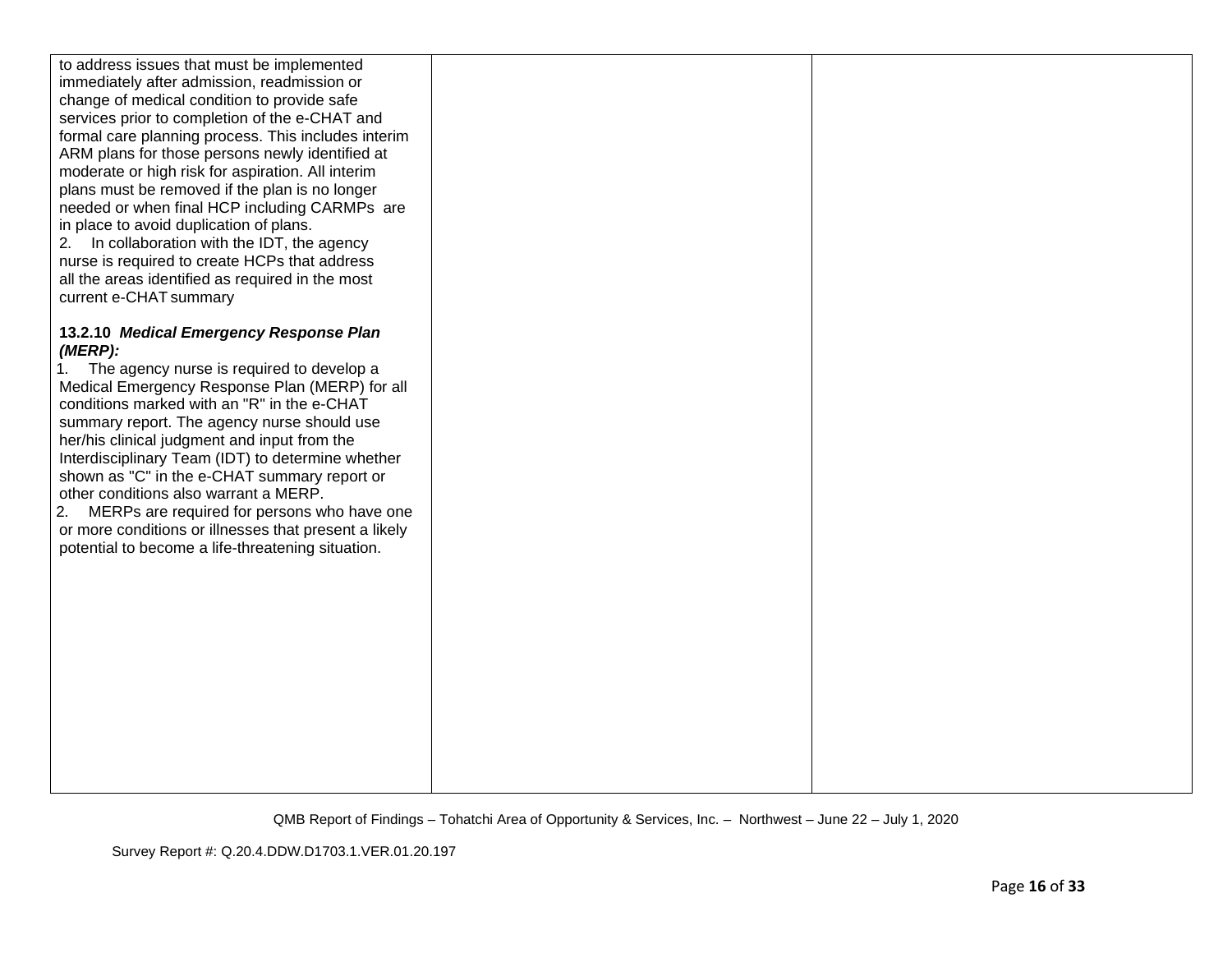| <b>Standard of Care</b>                                                                         | <b>Routine Survey Deficiencies</b>                                                                                                                               | <b>Verification Survey New and Repeat Deficiencies</b> |  |
|-------------------------------------------------------------------------------------------------|------------------------------------------------------------------------------------------------------------------------------------------------------------------|--------------------------------------------------------|--|
|                                                                                                 | November 27 - December 4, 2019                                                                                                                                   | June 22 - July 1, 2020                                 |  |
|                                                                                                 | Service Domain: Health and Welfare - The state, on an ongoing basis, identifies, addresses and seeks to prevent occurrences of abuse, neglect and                |                                                        |  |
|                                                                                                 | exploitation. Individuals shall be afforded their basic human rights. The provider supports individuals to access needed healthcare services in a timely manner. |                                                        |  |
| Tag #1A08.2 Administrative Case File:                                                           | <b>Condition of Participation Level Deficiency</b>                                                                                                               | <b>Condition of Participation Level Deficiency</b>     |  |
| <b>Healthcare Requirements &amp; Follow-up</b>                                                  |                                                                                                                                                                  |                                                        |  |
| Developmental Disabilities (DD) Waiver Service                                                  | After an analysis of the evidence it has been                                                                                                                    | <b>New / Repeat Findings:</b>                          |  |
| Standards 2/26/2018; Re-Issue: 12/28/2018; Eff                                                  | determined there is a significant potential for a                                                                                                                |                                                        |  |
| 1/1/2019                                                                                        | negative outcome to occur.                                                                                                                                       | After an analysis of the evidence it has been          |  |
| <b>Chapter 3 Safeguards: 3.1.1 Decision</b>                                                     |                                                                                                                                                                  | determined there is a significant potential for a      |  |
| <b>Consultation Process (DCP):</b> Health decisions are                                         | Based on record review, the Agency did not provide                                                                                                               | negative outcome to occur.                             |  |
| the sole domain of waiver participants, their                                                   | documentation of annual physical examinations                                                                                                                    |                                                        |  |
| guardians or healthcare decision makers.                                                        | and/or other examinations as specified by a licensed                                                                                                             | Based on record review, the Agency did not provide     |  |
| Participants and their healthcare decision makers                                               | physician for 1 of 5 individuals receiving Living Care                                                                                                           | documentation of annual physical examinations          |  |
| can confidently make decisions that are compatible                                              | Arrangements and Community Inclusion.                                                                                                                            | and/or other examinations as specified by a licensed   |  |
| with their personal and cultural values. Provider                                               |                                                                                                                                                                  | physician for 1 of 5 individuals receiving Living Care |  |
| Agencies are required to support the informed                                                   | Review of the administrative individual case files                                                                                                               | Arrangements and Community Inclusion.                  |  |
| decision making of waiver participants by supporting                                            | revealed the following items were not found,                                                                                                                     |                                                        |  |
| access to medical consultation, information, and                                                | incomplete, and/or not current:                                                                                                                                  | Review of the administrative individual case files     |  |
| other available resources according to the following:                                           |                                                                                                                                                                  | revealed the following items were not found,           |  |
| The DCP is used when a person or his/her<br>1.                                                  | <b>Living Care Arrangements / Community</b>                                                                                                                      | incomplete, and/or not current:                        |  |
| guardian/healthcare decision maker has concerns,                                                | <b>Inclusion (Individuals Receiving Multiple</b>                                                                                                                 |                                                        |  |
| needs more information about health-related issues.                                             | Services):                                                                                                                                                       | <b>Living Care Arrangements / Community</b>            |  |
| or has decided not to follow all or part of an order,                                           |                                                                                                                                                                  | <b>Inclusion (Individuals Receiving Multiple</b>       |  |
| recommendation, or suggestion. This includes, but<br>is not limited to:                         | <b>Annual Physical:</b>                                                                                                                                          | Services):                                             |  |
| a. medical orders or recommendations from the                                                   | • Individual #5 - As indicated by collateral                                                                                                                     |                                                        |  |
|                                                                                                 | documentation reviewed, exam was completed on                                                                                                                    | <b>Dental Exam:</b>                                    |  |
| Primary Care Practitioner, Specialists or other<br>licensed medical or healthcare practitioners | 5/22/2019. Follow-up was to be completed in 6                                                                                                                    | • Individual #5 - As indicated by collateral           |  |
| such as a Nurse Practitioner (NP or CNP),                                                       | months. No evidence of follow-up found.                                                                                                                          | documentation reviewed, the Dental Exam was            |  |
| Physician Assistant (PA) or Dentist;                                                            | <b>Dental Exam:</b>                                                                                                                                              | not Linked or Attached in Therap. (Note: Linked /      |  |
| b. clinical recommendations made by                                                             |                                                                                                                                                                  | attached in Therap during the on-site survey.          |  |
| registered/licensed clinicians who are either                                                   | • Individual #5 - As indicated by collateral                                                                                                                     | Provider please complete POC for ongoing               |  |
| members of the IDT or clinicians who have                                                       | documentation reviewed, exam was completed on                                                                                                                    | $QA/QI.$ )                                             |  |
| performed an evaluation such as a video-                                                        | 5/1/2019. Follow-up was to be completed                                                                                                                          |                                                        |  |
| fluoroscopy;                                                                                    | 10/19/2019. No evidence of follow-up found.                                                                                                                      |                                                        |  |
| c. health related recommendations or suggestions                                                |                                                                                                                                                                  |                                                        |  |
| from oversight activities such as the Individual                                                |                                                                                                                                                                  |                                                        |  |
| Quality Review (IQR) or other DOH review or                                                     |                                                                                                                                                                  |                                                        |  |
| oversight activities; and                                                                       |                                                                                                                                                                  |                                                        |  |
| d. recommendations made through a Healthcare                                                    |                                                                                                                                                                  |                                                        |  |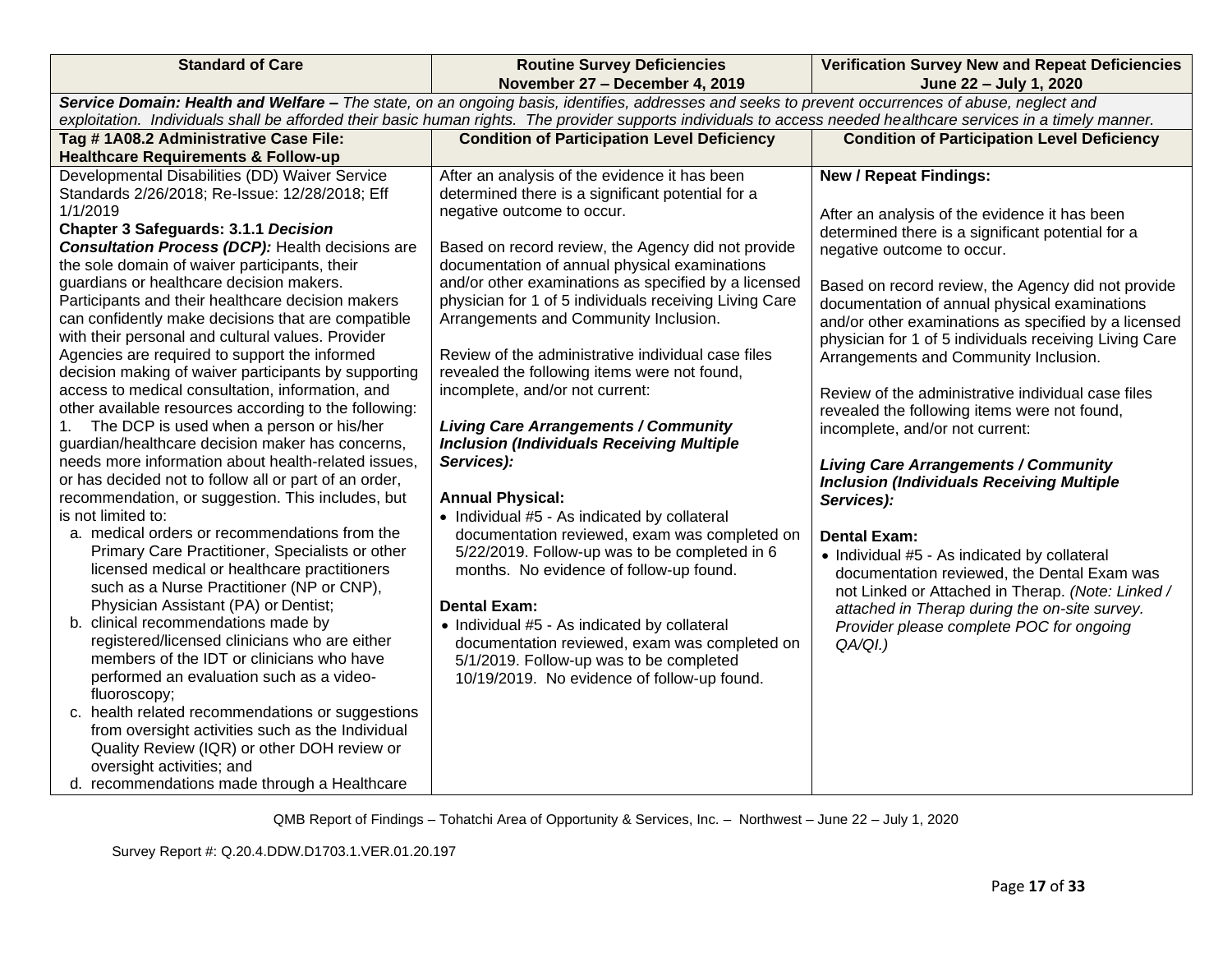| Plan (HCP), including a Comprehensive                 |  |
|-------------------------------------------------------|--|
| Aspiration Risk Management Plan (CARMP), or           |  |
| another plan.                                         |  |
|                                                       |  |
| 2. When the person/guardian disagrees with a          |  |
| recommendation or does not agree with the             |  |
| implementation of that recommendation,                |  |
| Provider Agencies follow the DCP and attend           |  |
| the meeting coordinated by the CM. During this        |  |
| meeting:                                              |  |
| a. Providers inform the person/guardian of the        |  |
| rationale for that recommendation, so that            |  |
| the benefit is made clear. This will be done in       |  |
| layman's terms and will include basic sharing         |  |
| of information designed to assist the                 |  |
| person/guardian with understanding the risks          |  |
| and benefits of the recommendation.                   |  |
| b. The information will be focused on the specific    |  |
| area of concern by the person/guardian.               |  |
| Alternatives should be presented, when                |  |
| available, if the guardian is interested in           |  |
| considering other options for implementation.         |  |
| c. Providers support the person/guardian to make      |  |
| an informed decision.                                 |  |
| d. The decision made by the person/guardian           |  |
| during the meeting is accepted; plans are             |  |
| modified; and the IDT honors this health              |  |
| decision in every setting.                            |  |
|                                                       |  |
| <b>Chapter 20: Provider Documentation and Client</b>  |  |
| Records: 20.2 Client Records Requirements: All        |  |
| DD Waiver Provider Agencies are required to create    |  |
| and maintain individual client records. The contents  |  |
| of client records vary depending on the unique        |  |
| needs of the person receiving services and the        |  |
| resultant information produced. The extent of         |  |
| documentation required for individual client records  |  |
| per service type depends on the location of the file, |  |
| the type of service being provided, and the           |  |
| information necessary.                                |  |
| DD Waiver Provider Agencies are required to           |  |
| adhere to the following:                              |  |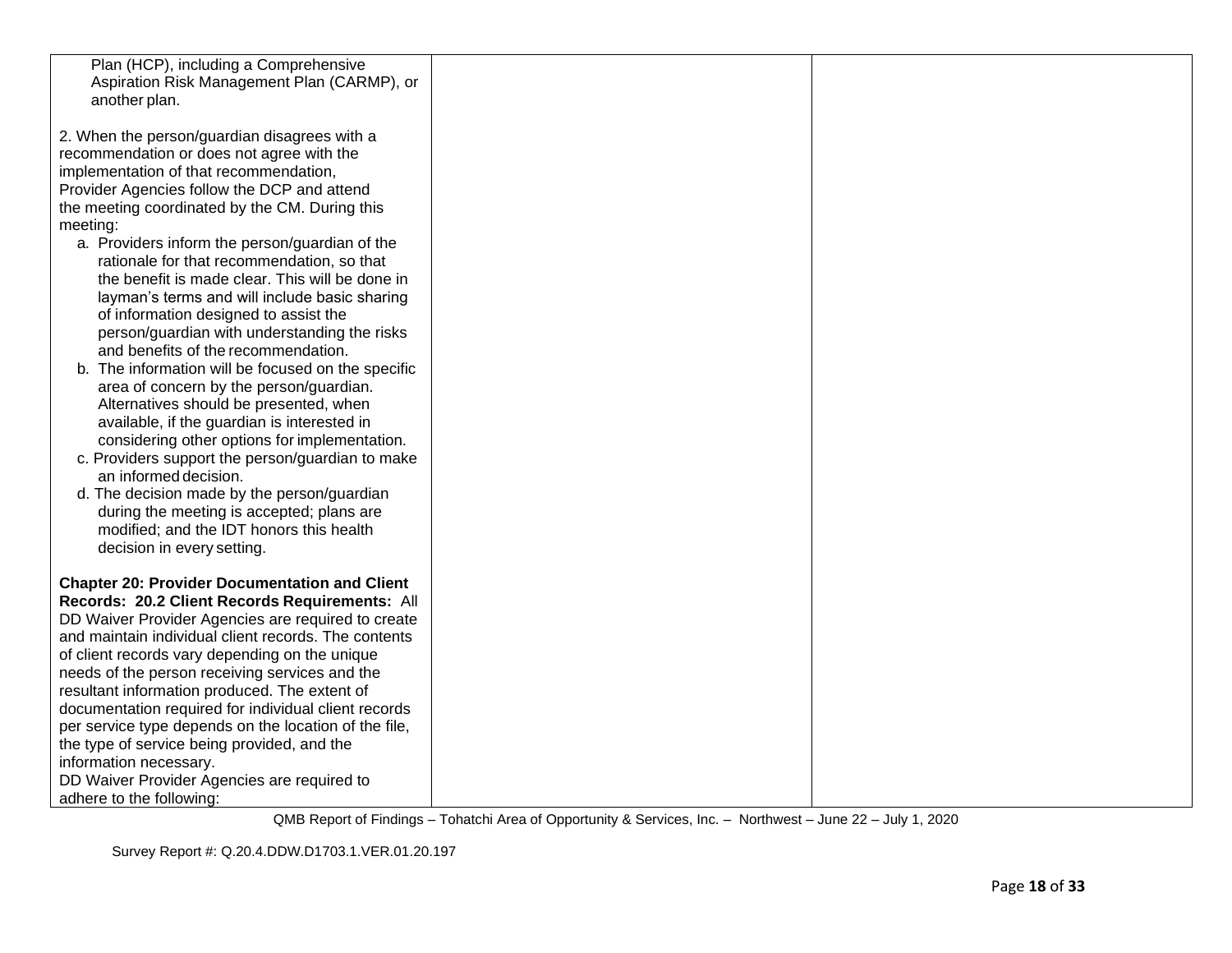| Client records must contain all documents<br>1.       |  |
|-------------------------------------------------------|--|
| essential to the service being provided and           |  |
| essential to ensuring the health and safety of the    |  |
| person during the provision of the service.           |  |
| Provider Agencies must have readily<br>2.             |  |
| accessible records in home and community settings     |  |
| in paper or electronic form. Secure access to         |  |
| electronic records through the Therap web based       |  |
| system using computers or mobile devices is           |  |
| acceptable.                                           |  |
| 3. Provider Agencies are responsible for ensuring     |  |
| that all plans created by nurses, RDs, therapists or  |  |
| BSCs are present in all needed settings.              |  |
| Provider Agencies must maintain records of all<br>4.  |  |
| documents produced by agency personnel or             |  |
| contractors on behalf of each person, including any   |  |
| routine notes or data, annual assessments, semi-      |  |
| annual reports, evidence of training                  |  |
| provided/received, progress notes, and any other      |  |
| interactions for which billing is generated.          |  |
| 5. Each Provider Agency is responsible for            |  |
| maintaining the daily or other contact notes          |  |
| documenting the nature and frequency of service       |  |
| delivery, as well as data tracking only for the       |  |
| services provided by their agency.                    |  |
| 6. The current Client File Matrix found in            |  |
| Appendix A Client File Matrix details the minimum     |  |
| requirements for records to be stored in agency       |  |
| office files, the delivery site, or with DSP while    |  |
| providing services in the community.                  |  |
| All records pertaining to JCMs must be retained<br>7. |  |
| permanently and must be made available to DDSD        |  |
| upon request, upon the termination or expiration of   |  |
| a provider agreement, or upon provider withdrawal     |  |
| from services.                                        |  |
|                                                       |  |
| 20.5.3 Health Passport and Physician                  |  |
| <b>Consultation Form:</b> All Primary and Secondary   |  |
| Provider Agencies must use the Health Passport        |  |
| and Physician Consultation form from the Therap       |  |
| system. This standardized document contains           |  |
| individual, physician and emergency contact           |  |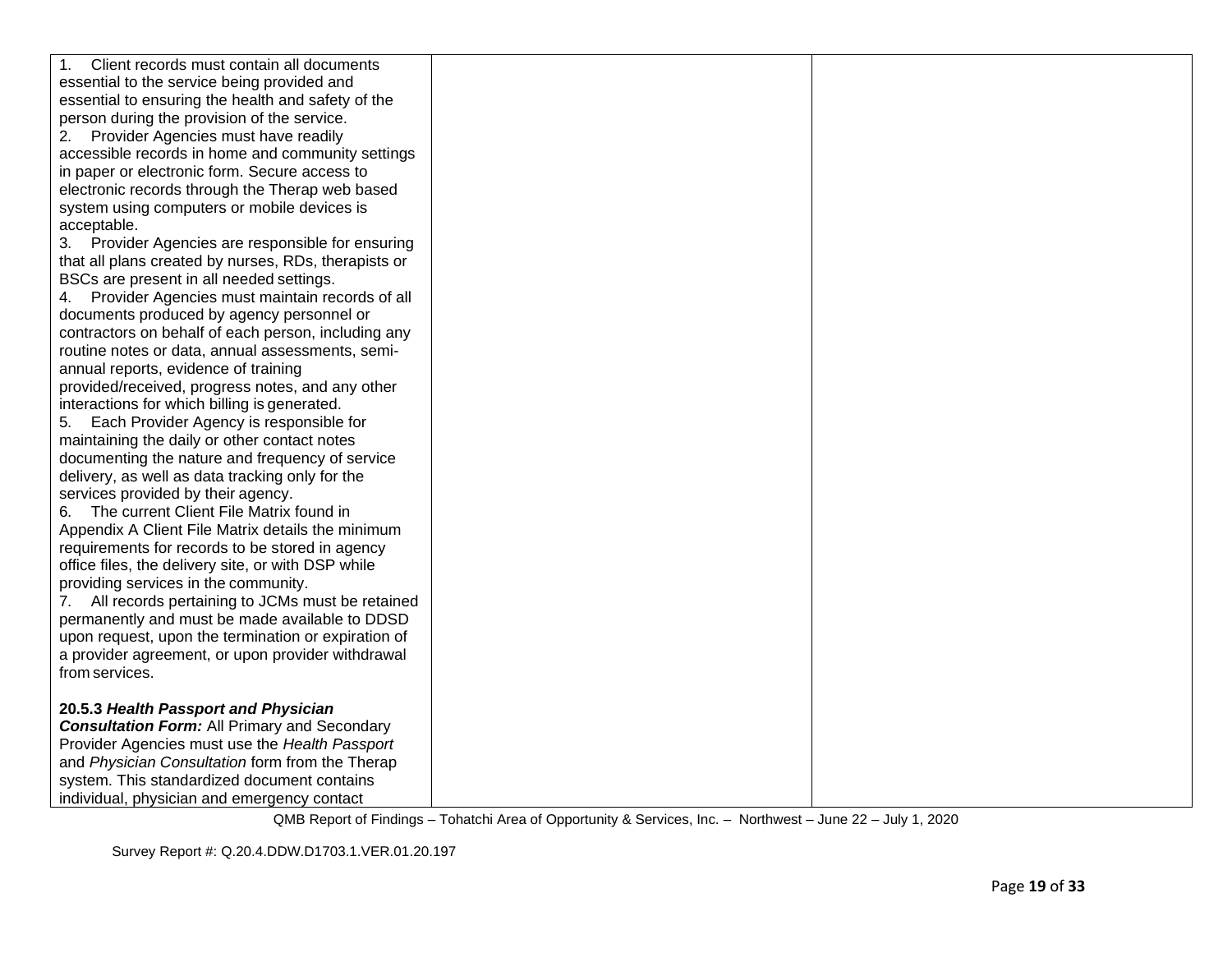| information, a complete list of current medical<br>diagnoses, health and safety risk factors, allergies,<br>and information regarding insurance, guardianship,<br>and advance directives. The Health Passport also<br>includes a standardized form to use at medical<br>appointments called the Physician Consultation<br>form. The Physician Consultation form contains a list<br>of all current medications.                                                                                                                                                                                                                                                  |  |
|-----------------------------------------------------------------------------------------------------------------------------------------------------------------------------------------------------------------------------------------------------------------------------------------------------------------------------------------------------------------------------------------------------------------------------------------------------------------------------------------------------------------------------------------------------------------------------------------------------------------------------------------------------------------|--|
| <b>Chapter 10: Living Care Arrangements (LCA)</b><br>Living Supports-Supported Living: 10.3.9.6.1<br><b>Monitoring and Supervision</b><br>4. Ensure and document the following:<br>a. The person has a Primary Care Practitioner.<br>b. The person receives an annual physical<br>examination and other examinations as<br>recommended by a Primary Care<br>Practitioner or specialist.<br>c. The person receives annual<br>dental check-ups and other<br>check-ups as recommended by<br>a licensed dentist.<br>d. The person receives a hearing test as<br>recommended by a licensed audiologist.<br>e. The person receives eye<br>examinations as recommended |  |
| by a licensed optometrist or<br>ophthalmologist.<br>5. Agency activities occur as required for follow-up<br>activities to medical appointments (e.g. treatment,<br>visits to specialists, and changes in medication or<br>daily routine).<br>10.3.10.1 Living Care Arrangements (LCA)<br>Living Supports-IMLS: 10.3.10.2 General<br>Requirements: 9. Medical services must be<br>ensured (i.e., ensure each person has a licensed<br>Primary Care Practitioner and receives an annual<br>physical examination, specialty medical care as<br>needed, and annual dental checkup by a licensed<br>dentist).                                                        |  |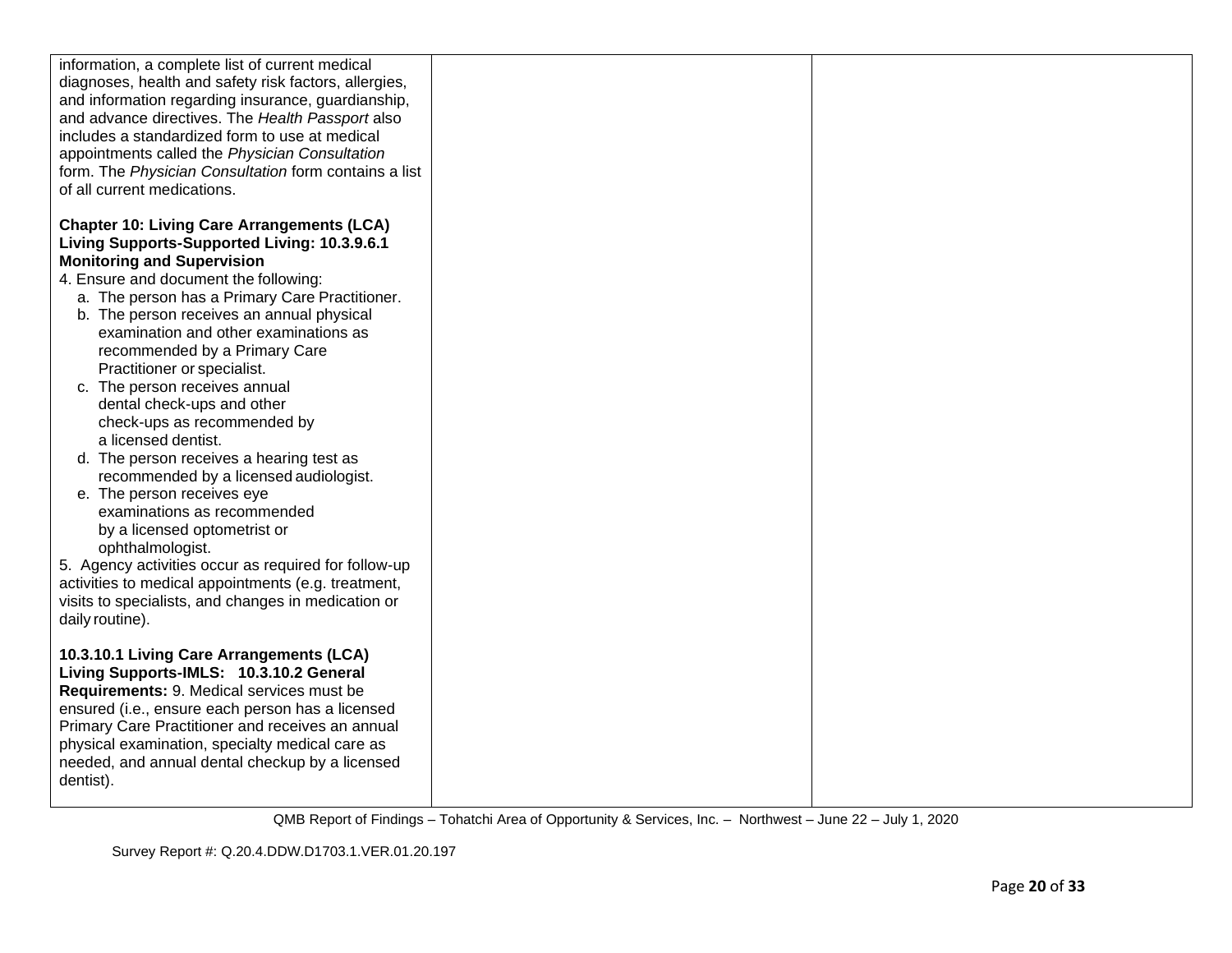| <b>Chapter 13 Nursing Services: 13.2.3 General</b> |  |
|----------------------------------------------------|--|
|                                                    |  |
| <b>Requirements:</b>                               |  |
| 1. Each person has a licensed primary care         |  |
| practitioner and receives an annual physical       |  |
| examination and specialty medical/dental care      |  |
| as needed. Nurses communicate with these           |  |
| providers to share current health information.     |  |
|                                                    |  |
|                                                    |  |
|                                                    |  |
|                                                    |  |
|                                                    |  |
|                                                    |  |
|                                                    |  |
|                                                    |  |
|                                                    |  |
|                                                    |  |
|                                                    |  |
|                                                    |  |
|                                                    |  |
|                                                    |  |
|                                                    |  |
|                                                    |  |
|                                                    |  |
|                                                    |  |
|                                                    |  |
|                                                    |  |
|                                                    |  |
|                                                    |  |
|                                                    |  |
|                                                    |  |
|                                                    |  |
|                                                    |  |
|                                                    |  |
|                                                    |  |
|                                                    |  |
|                                                    |  |
|                                                    |  |
|                                                    |  |
|                                                    |  |
|                                                    |  |
|                                                    |  |
|                                                    |  |
|                                                    |  |

Survey Report #: Q.20.4.DDW.D1703.1.VER.01.20.197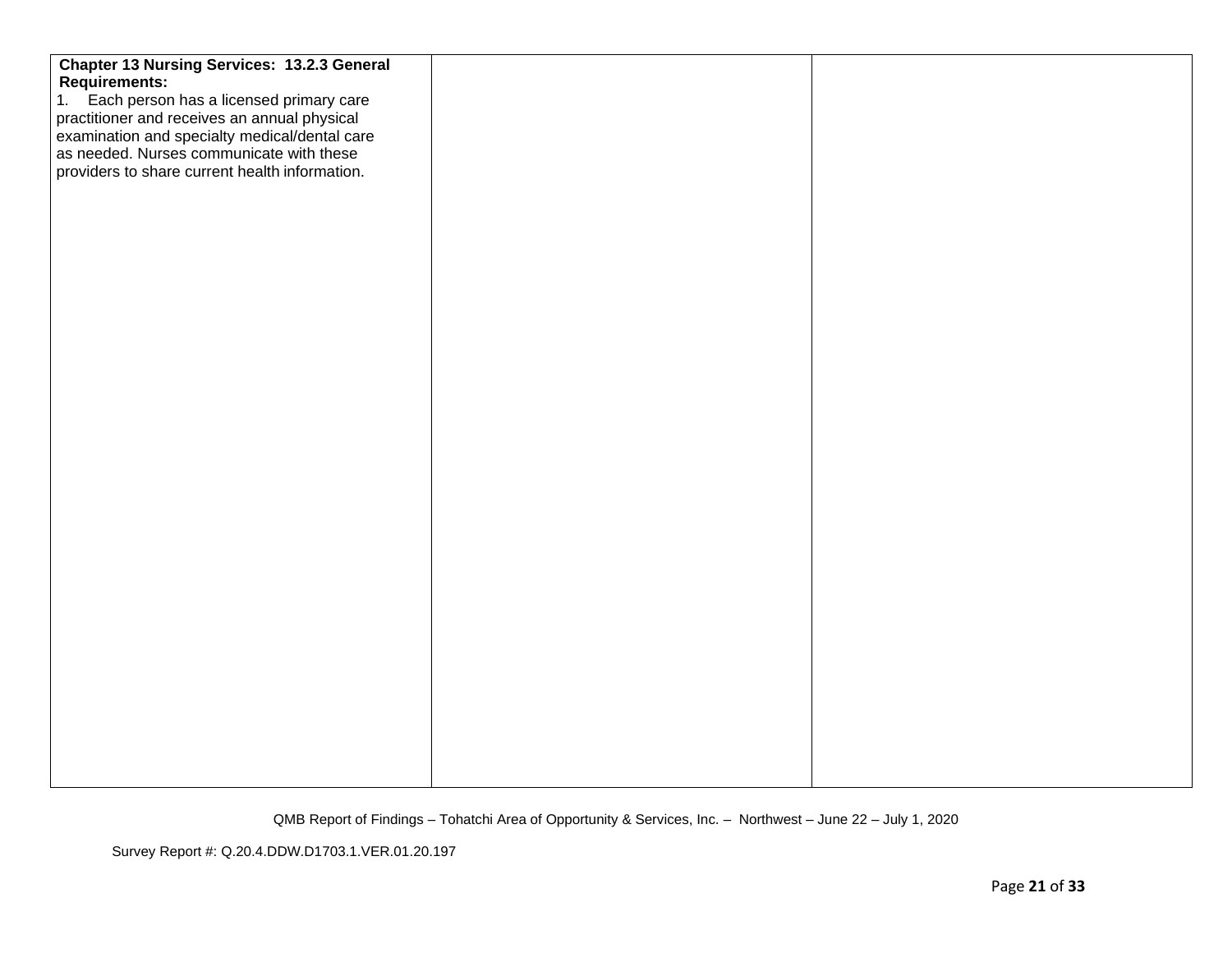| Developmental Disabilities (DD) Waiver Service<br><b>New / Repeat Findings:</b><br>After an analysis of the evidence it has been<br>Standards 2/26/2018; Re-Issue: 12/28/2018; Eff<br>determined there is a significant potential for a<br>1/1/2019<br>After an analysis of the evidence it has been<br>negative outcome to occur.<br><b>Chapter 20: Provider Documentation and Client</b><br>determined there is a significant potential for a<br><b>Records 20.6 Medication Administration Record</b><br>Medication Administration Records (MAR) were<br>negative outcome to occur.<br>reviewed for the months of 11/2019 and 12/2019.<br>(MAR): A current Medication Administration | Tag #1A09 Medication Delivery Routine<br><b>Medication Administration</b> | <b>Condition of Participation Level Deficiency</b> | <b>Condition of Participation Level Deficiency</b> |
|----------------------------------------------------------------------------------------------------------------------------------------------------------------------------------------------------------------------------------------------------------------------------------------------------------------------------------------------------------------------------------------------------------------------------------------------------------------------------------------------------------------------------------------------------------------------------------------------------------------------------------------------------------------------------------------|---------------------------------------------------------------------------|----------------------------------------------------|----------------------------------------------------|
|                                                                                                                                                                                                                                                                                                                                                                                                                                                                                                                                                                                                                                                                                        |                                                                           |                                                    |                                                    |
|                                                                                                                                                                                                                                                                                                                                                                                                                                                                                                                                                                                                                                                                                        |                                                                           |                                                    |                                                    |
|                                                                                                                                                                                                                                                                                                                                                                                                                                                                                                                                                                                                                                                                                        |                                                                           |                                                    |                                                    |
|                                                                                                                                                                                                                                                                                                                                                                                                                                                                                                                                                                                                                                                                                        |                                                                           |                                                    |                                                    |
|                                                                                                                                                                                                                                                                                                                                                                                                                                                                                                                                                                                                                                                                                        |                                                                           |                                                    |                                                    |
|                                                                                                                                                                                                                                                                                                                                                                                                                                                                                                                                                                                                                                                                                        |                                                                           |                                                    |                                                    |
|                                                                                                                                                                                                                                                                                                                                                                                                                                                                                                                                                                                                                                                                                        | Record (MAR) must be maintained in all settings                           |                                                    | Medication Administration Records (MAR) were       |
| where medications or treatments are delivered.<br>reviewed for the month of May 2020.<br>Based on record review, 4 of 5 individuals had                                                                                                                                                                                                                                                                                                                                                                                                                                                                                                                                                |                                                                           |                                                    |                                                    |
| Medication Administration Records (MAR), which<br>Family Living Providers may opt not to use MARs if                                                                                                                                                                                                                                                                                                                                                                                                                                                                                                                                                                                   |                                                                           |                                                    |                                                    |
| they are the sole provider who supports the person<br>contained missing medications entries and/or other<br>Based on record review, 1 of 5 individuals had                                                                                                                                                                                                                                                                                                                                                                                                                                                                                                                             |                                                                           |                                                    |                                                    |
| with medications or treatments. However, if there<br>Medication Administration Records (MAR), which<br>errors:                                                                                                                                                                                                                                                                                                                                                                                                                                                                                                                                                                         |                                                                           |                                                    |                                                    |
| are services provided by unrelated DSP, ANS for                                                                                                                                                                                                                                                                                                                                                                                                                                                                                                                                                                                                                                        |                                                                           |                                                    | contained missing medications entries and/or other |
| Medication Oversight must be budgeted, and a MAR<br>Individual #2<br>errors:                                                                                                                                                                                                                                                                                                                                                                                                                                                                                                                                                                                                           |                                                                           |                                                    |                                                    |
| must be created and used by the DSP.<br>November 2019                                                                                                                                                                                                                                                                                                                                                                                                                                                                                                                                                                                                                                  |                                                                           |                                                    |                                                    |
| Primary and Secondary Provider Agencies are<br>Individual #5<br>Physician's Orders indicated the following                                                                                                                                                                                                                                                                                                                                                                                                                                                                                                                                                                             |                                                                           |                                                    |                                                    |
| medication were to be given. The following<br>May 2020<br>responsible for:                                                                                                                                                                                                                                                                                                                                                                                                                                                                                                                                                                                                             |                                                                           |                                                    |                                                    |
| 1. Creating and maintaining either an<br>Medications were not documented on the<br>Medication Administration Records contained                                                                                                                                                                                                                                                                                                                                                                                                                                                                                                                                                         |                                                                           |                                                    |                                                    |
| electronic or paper MAR in their service<br><b>Medication Administration Records:</b><br>missing entries. No documentation found                                                                                                                                                                                                                                                                                                                                                                                                                                                                                                                                                       |                                                                           |                                                    |                                                    |
| setting. Provider Agencies may use the MAR<br>• Lorazepam 1 mg (3 times daily)<br>indicating reason for missing entries:                                                                                                                                                                                                                                                                                                                                                                                                                                                                                                                                                               |                                                                           |                                                    |                                                    |
| in Therap, but are not mandated to do so.                                                                                                                                                                                                                                                                                                                                                                                                                                                                                                                                                                                                                                              |                                                                           |                                                    | • Valproic Acid 250 mg (3 capsules 1 time daily) - |
| 2. Continually communicating any changes<br>Medication Administration Records contain the<br>Blank 5/6 (8:00 pm)                                                                                                                                                                                                                                                                                                                                                                                                                                                                                                                                                                       |                                                                           |                                                    |                                                    |
| about medications and treatments between<br>following medications. No Physician's Orders were                                                                                                                                                                                                                                                                                                                                                                                                                                                                                                                                                                                          |                                                                           |                                                    |                                                    |
| Provider Agencies to assure health and safety.<br>found for the following medications:                                                                                                                                                                                                                                                                                                                                                                                                                                                                                                                                                                                                 |                                                                           |                                                    |                                                    |
| 7. Including the following on the MAR:<br>• Olopatadine HCL 0.1% drops (2 times daily)                                                                                                                                                                                                                                                                                                                                                                                                                                                                                                                                                                                                 |                                                                           |                                                    |                                                    |
| a. The name of the person, a transcription of                                                                                                                                                                                                                                                                                                                                                                                                                                                                                                                                                                                                                                          |                                                                           |                                                    |                                                    |
| the physician's or licensed health care<br>• Divalproex 500 mg (2 times daily)                                                                                                                                                                                                                                                                                                                                                                                                                                                                                                                                                                                                         |                                                                           |                                                    |                                                    |
| provider's orders including the brand and                                                                                                                                                                                                                                                                                                                                                                                                                                                                                                                                                                                                                                              |                                                                           |                                                    |                                                    |
| generic names for all ordered routine and<br>• Levetiracetam F/C 750 mg (2 times daily)                                                                                                                                                                                                                                                                                                                                                                                                                                                                                                                                                                                                |                                                                           |                                                    |                                                    |
| PRN medications or treatments, and the                                                                                                                                                                                                                                                                                                                                                                                                                                                                                                                                                                                                                                                 |                                                                           |                                                    |                                                    |
| diagnoses for which the medications or<br>Individual #3                                                                                                                                                                                                                                                                                                                                                                                                                                                                                                                                                                                                                                |                                                                           |                                                    |                                                    |
| treatments are prescribed;<br>November 2019                                                                                                                                                                                                                                                                                                                                                                                                                                                                                                                                                                                                                                            |                                                                           |                                                    |                                                    |
| b. The prescribed dosage, frequency and<br>Medication Administration Records contained                                                                                                                                                                                                                                                                                                                                                                                                                                                                                                                                                                                                 |                                                                           |                                                    |                                                    |
| method or route of administration; times<br>missing entries. No documentation found                                                                                                                                                                                                                                                                                                                                                                                                                                                                                                                                                                                                    |                                                                           |                                                    |                                                    |
| and dates of administration for all ordered<br>indicating reason for missing entries:                                                                                                                                                                                                                                                                                                                                                                                                                                                                                                                                                                                                  |                                                                           |                                                    |                                                    |
| routine or PRN prescriptions or treatments;<br>• Apple Cider Vinegar 15 cc (1 time daily) - Blank                                                                                                                                                                                                                                                                                                                                                                                                                                                                                                                                                                                      |                                                                           |                                                    |                                                    |
| over the counter (OTC) or "comfort"<br>11/27 (8:00 pm)                                                                                                                                                                                                                                                                                                                                                                                                                                                                                                                                                                                                                                 |                                                                           |                                                    |                                                    |
| medications or treatments and all self-                                                                                                                                                                                                                                                                                                                                                                                                                                                                                                                                                                                                                                                |                                                                           |                                                    |                                                    |
| selected herbal or vitamin therapy;<br>• Doxycycline Hyclate FC 100 mg (2 times daily) -                                                                                                                                                                                                                                                                                                                                                                                                                                                                                                                                                                                               |                                                                           |                                                    |                                                    |
| c. Documentation of all time limited or<br>Blank 11/27 (8:00 pm)<br>discontinued medications or treatments;                                                                                                                                                                                                                                                                                                                                                                                                                                                                                                                                                                            |                                                                           |                                                    |                                                    |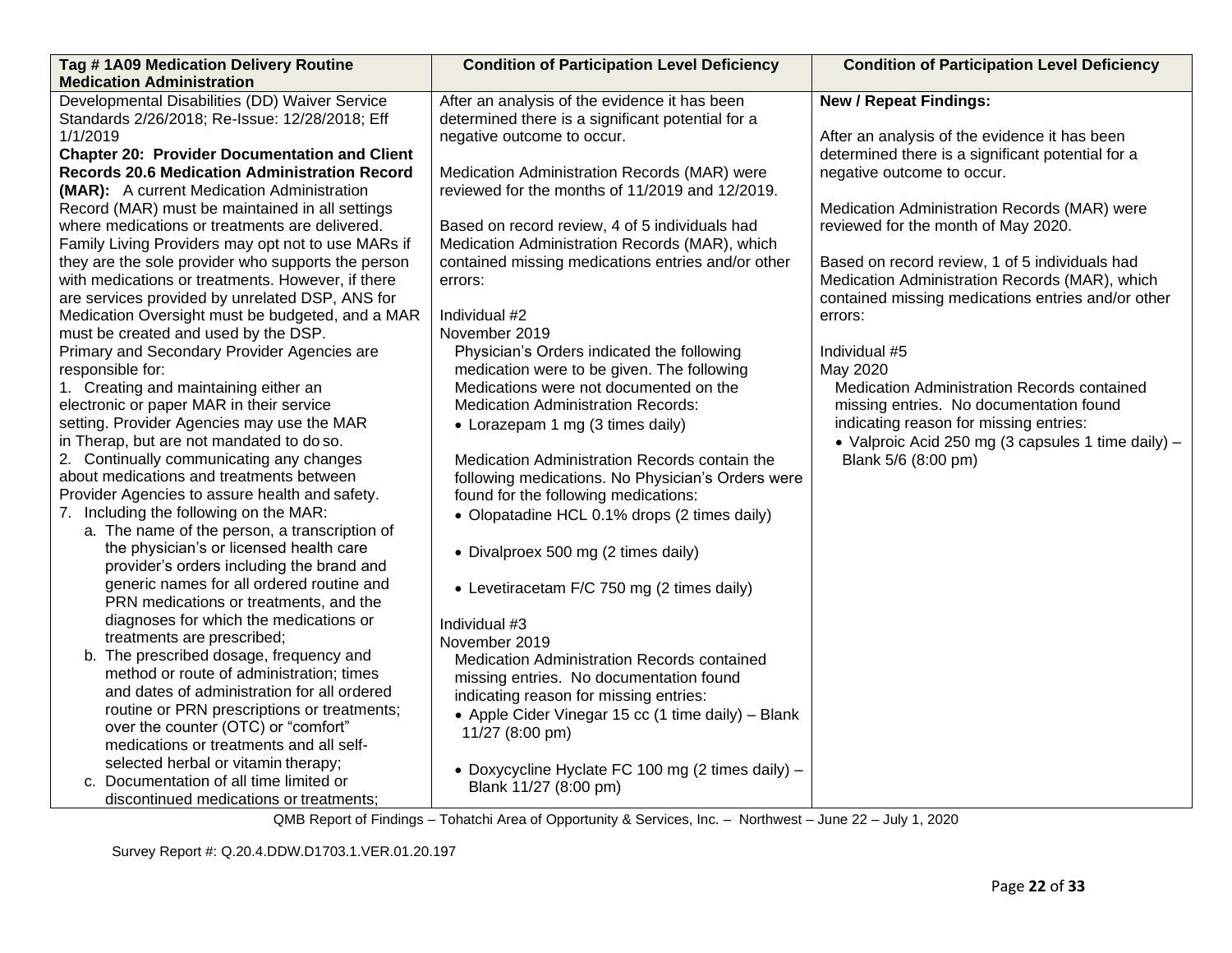|              | d. The initials of the individual administering    |                                                    |
|--------------|----------------------------------------------------|----------------------------------------------------|
|              | or assisting with the medication delivery          | • Neutrogena Body Clear Bodywash 7 ml (1 time      |
|              | and a signature page or electronic record          | daily) - Blank 11/27 (8:00 pm)                     |
|              | that designates the full name                      |                                                    |
|              | corresponding to the initials;                     | • Simvastatin F/C 10 mg (1 time daily) - Blank     |
|              | e. Documentation of refused, missed, or held       | 11/27 (8:00 pm)                                    |
|              | medications or treatments;                         |                                                    |
|              | f. Documentation of any allergic                   | • Tea Tree Oil paint small amount on toenails (1   |
|              | reaction that occurred due to                      | time daily) - Blank $11/27$ (8:00 pm)              |
|              | medication or treatments; and                      |                                                    |
|              | g. For PRN medications or treatments:              | • Triamcinolone Acetonide .1% cream (2 times       |
|              | i. instructions for the use of the PRN             | daily) - Blank 11/27 (8:00 pm)                     |
|              | medication or treatment which must include         |                                                    |
|              | observable signs/symptoms or                       | Medication Administration Records contain the      |
|              | circumstances in which the medication or           | following medications. No Physician's Orders were  |
|              | treatment is to be used and the number of          | found for the following medications:               |
|              | doses that may be used in a 24-hour                | • Apple Cider Vinegar 15 cc (1 time daily)         |
| period;      |                                                    |                                                    |
|              | ii. clear documentation that the DSP               | • Neutrogena Body Clear Bodywash 7 ml (1 time      |
|              | contacted the agency nurse prior to                | daily)                                             |
|              | assisting with the medication or                   |                                                    |
|              | treatment, unless the DSP is a Family              | • Simvastatin F/C 10 mg (1 time daily)             |
|              | Living Provider related by affinity of             |                                                    |
|              | consanguinity; and                                 | • Tea Tree Oil paint small amount on toenails (1   |
|              | iii. documentation of the effectiveness of         | time daily)                                        |
|              | the PRN medication or treatment.                   |                                                    |
|              |                                                    | Individual #4                                      |
|              | <b>Chapter 10 Living Care Arrangements</b>         | November 2019                                      |
|              | 10.3.4 Medication Assessment and Delivery:         | <b>Medication Administration Records contained</b> |
|              | Living Supports Provider Agencies must support and | missing entries. No documentation found            |
| comply with: |                                                    | indicating reason for missing entries:             |
|              | 1. the processes identified in the DDSD AWMD       | • Atorvastatin 40 mg (1 time daily) - Blank 11/27  |
| training;    |                                                    | $(8:00 \text{ pm})$                                |
|              | 2. the nursing and DSP functions identified in     |                                                    |
|              | the Chapter 13.3 Part 2- Adult Nursing             | • Losartan Potas 100 mg (1 time daily) – Blank     |
| Services;    |                                                    | 11/27 (8:00 pm)                                    |
|              | 3. all Board of Pharmacy regulations as noted in   |                                                    |
|              | Chapter 16.5 Board of Pharmacy; and                | • Metformin HCI FC 500 mg 1/2 tablet (1 time       |
|              | 4. documentation requirements in a                 | daily) - Blank 11/27 (5:00 pm)                     |
|              | Medication Administration Record (MAR) as          |                                                    |
|              | described in Chapter 20.6 Medication               |                                                    |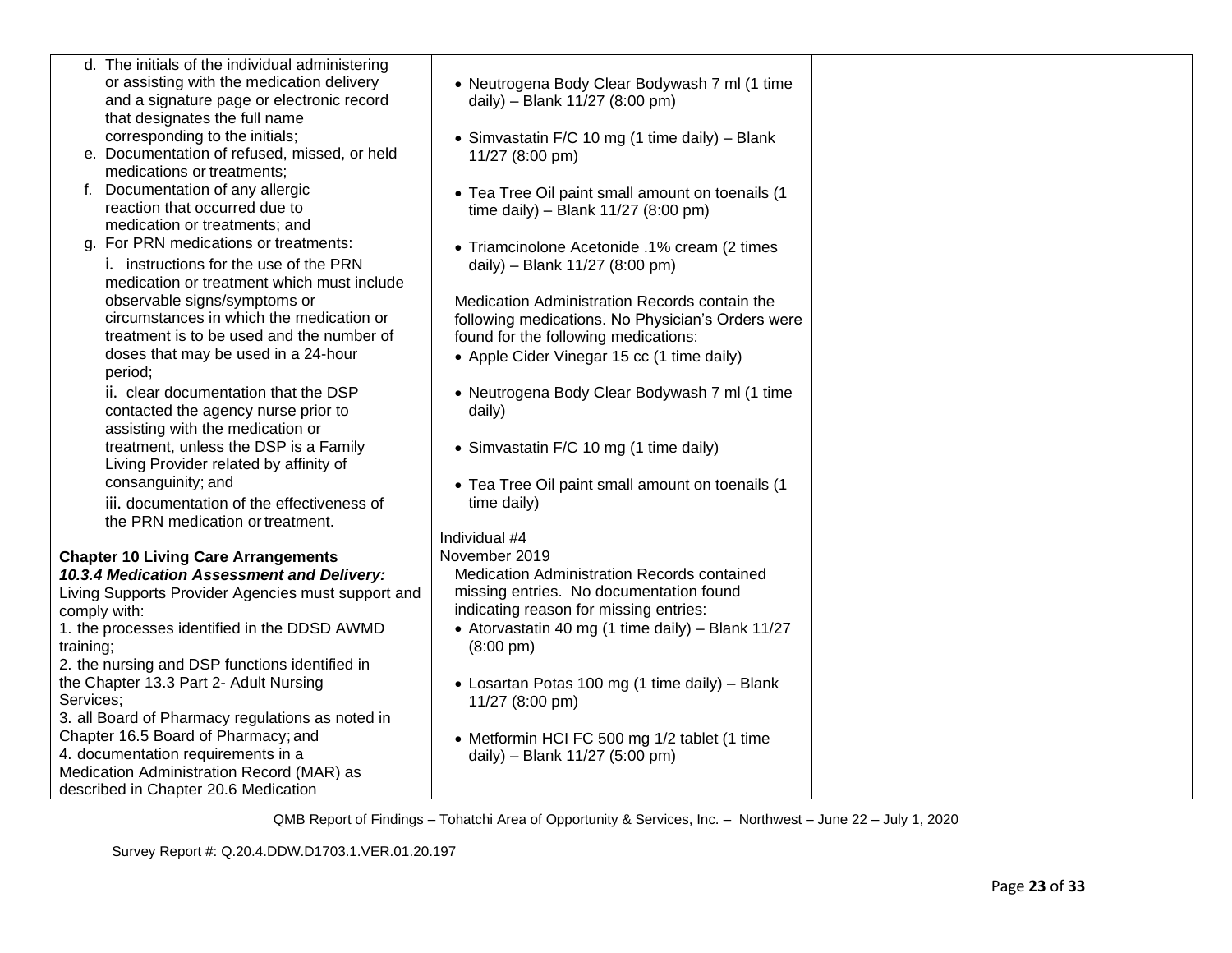| Administration Record (MAR).                         | Physician's Orders indicated the following             |  |
|------------------------------------------------------|--------------------------------------------------------|--|
|                                                      | medication were to be given. The following             |  |
| NMAC 16.19.11.8 MINIMUM STANDARDS:                   | Medications were not documented on the                 |  |
| A. MINIMUM STANDARDS FOR THE                         | <b>Medication Administration Records:</b>              |  |
| DISTRIBUTION, STORAGE, HANDLING AND                  | • Moisturizing Cream (2 times daily)                   |  |
| <b>RECORD KEEPING OF DRUGS:</b>                      |                                                        |  |
| (d) The facility shall have a Medication             | Individual #5                                          |  |
| Administration Record (MAR) documenting              | November 2019                                          |  |
| medication administered to residents, including      | Medication Administration Records contained            |  |
| over-the-counter medications. This                   | missing entries. No documentation found                |  |
| documentation shall include:                         | indicating reason for missing entries:                 |  |
| Name of resident;<br>(i)                             | • Calcium Carbonate 600 mg (1 time daily) -            |  |
| Date given;<br>(ii)                                  | Blank 11/28 - 30 (8:00 am)                             |  |
| Drug product name;<br>(iii)                          |                                                        |  |
| (iv) Dosage and form;                                | • Daily Vit tablet (1 time daily) - Blank 11/28 - 30   |  |
| Strength of drug;<br>(v)                             | $(8:00 \text{ am})$                                    |  |
| (vi) Route of administration;                        |                                                        |  |
| (vii) How often medication is to be taken;           | • Valproic Acid 250 mg (2 capsules 1 time daily) -     |  |
| (viii) Time taken and staff initials;                | Blank 11/28 - 30 (8:00 am)                             |  |
| Dates when the medication is discontinued<br>(ix)    |                                                        |  |
| or changed;                                          | • Valproic Acid 250 mg (3 capsules 1 time daily) $-$   |  |
| The name and initials of all staff<br>(x)            | Blank 11/27 - 30 (8:00 pm)                             |  |
| administering medications.                           |                                                        |  |
|                                                      | December 2019                                          |  |
| <b>Model Custodial Procedure Manual</b>              | Medication Administration Records contained            |  |
| <b>D. Administration of Drugs</b>                    | missing entries. No documentation found                |  |
| Unless otherwise stated by practitioner, patients    | indicating reason for missing entries:                 |  |
| will not be allowed to administer their own          | • Calcium Carbonate 600 mg (1 time daily) -            |  |
| medications.                                         | Blank 12/1 (8:00 am)                                   |  |
| Document the practitioner's order authorizing the    |                                                        |  |
| self-administration of medications.                  | • Daily Vit tablet (1 time daily) – Blank $12/1$ (8:00 |  |
|                                                      |                                                        |  |
| All PRN (As needed) medications shall have           | am)                                                    |  |
| complete detail instructions regarding the           |                                                        |  |
| administering of the medication. This shall include: | • Valproic Acid 250 mg (1 time daily) - Blank 12/1     |  |
| symptoms that indicate the use of the<br>➤           | $(8:00 \text{ am})$                                    |  |
| medication,                                          |                                                        |  |
| exact dosage to be used, and<br>➤                    |                                                        |  |
| the exact amount to be used in a 24-hour<br>➤        |                                                        |  |
| period.                                              |                                                        |  |
|                                                      |                                                        |  |
|                                                      |                                                        |  |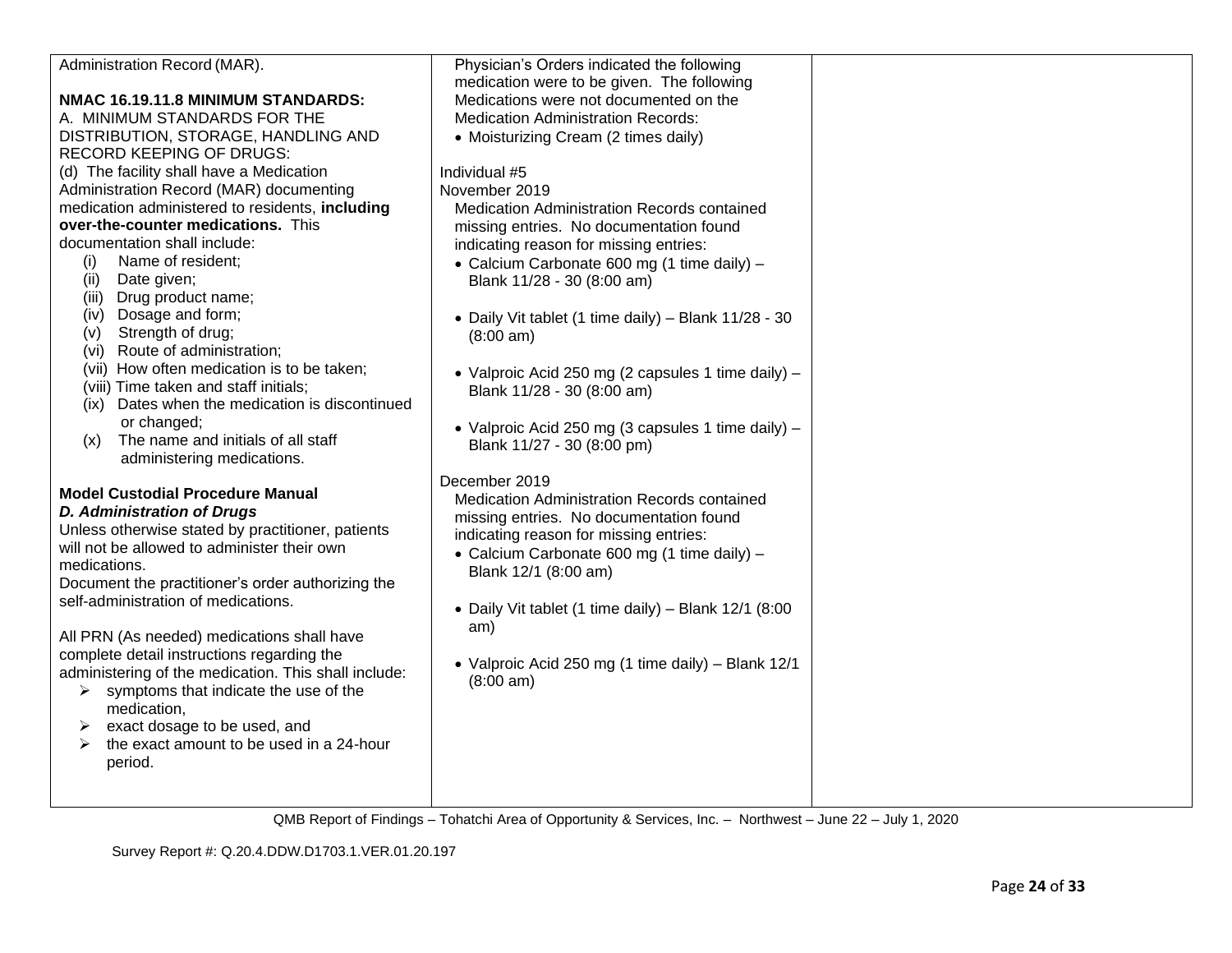| Tag #1A09.0 Medication Delivery Routine              | <b>Standard Level Deficiency</b>                   | <b>Standard Level Deficiency</b>                   |
|------------------------------------------------------|----------------------------------------------------|----------------------------------------------------|
| <b>Medication Administration</b>                     |                                                    |                                                    |
| Developmental Disabilities (DD) Waiver Service       | Medication Administration Records (MAR) were       | <b>New / Repeat Findings</b>                       |
| Standards 2/26/2018; Re-Issue: 12/28/2018; Eff       | reviewed for the months of 11/2019 and 12/2019.    |                                                    |
| 1/1/2019                                             |                                                    | Medication Administration Records (MAR) were       |
| <b>Chapter 20: Provider Documentation and Client</b> | Based on record review, 3 of 5 individuals had     | reviewed for the month of May 2020.                |
| Records 20.6 Medication Administration Record        | Medication Administration Records (MAR), which     |                                                    |
| (MAR): A current Medication Administration           | contained missing medications entries and/or other | Based on record review, 2 of 5 individuals had     |
| Record (MAR) must be maintained in all settings      | errors:                                            | Medication Administration Records (MAR), which     |
| where medications or treatments are delivered.       |                                                    | contained missing medications entries and/or other |
| Family Living Providers may opt not to use MARs if   | Individual #1                                      | errors:                                            |
| they are the sole provider who supports the person   | November 2019                                      |                                                    |
| with medications or treatments. However, if there    | Medication Administration Records did not contain  | Individual #1                                      |
| are services provided by unrelated DSP, ANS for      | the diagnosis for which the medication is          | May 2020                                           |
| Medication Oversight must be budgeted, and a MAR     | prescribed:                                        | Medication Administration Records did not contain  |
| must be created and used by the DSP.                 |                                                    | the diagnosis for which the medication is          |
| Primary and Secondary Provider Agencies are          | • Flovent HFA 44 mcg Inhaler (2 times daily)       | prescribed:                                        |
| responsible for:                                     |                                                    | • Divalproex 250 mg (2 times daily)                |
| 1. Creating and maintaining either an                | Medication Administration Records did not contain  |                                                    |
| electronic or paper MAR in their service             | the correct diagnosis for which the medication is  | • Divalproex 500 mg (2 times daily)                |
| setting. Provider Agencies may use the MAR           | prescribed:                                        |                                                    |
| in Therap, but are not mandated to do so.            |                                                    | • Clotrimazole 1% Topical Cream (2 x daily)        |
| 2. Continually communicating any changes             | • Divalproex Sodium DR 250 mg (2 times daily).     |                                                    |
| about medications and treatments between             | MAR indicated medication was to be given for       | Individual #2                                      |
| Provider Agencies to assure health and safety.       | Profound Intellectual Disability. Physician        | May 2020                                           |
| 8. Including the following on the MAR:               | orders indicated medication was to be given for    | Medication Administration Records did not contain  |
| a. The name of the person, a transcription of        | Seizures.                                          | the diagnosis for which the medication is          |
| the physician's or licensed health care              |                                                    | prescribed:                                        |
| provider's orders including the brand and            | • Divalproex Sodium DR 500 mg (2 times daily).     | • Lamotrigine 100 mg (2 times daily)               |
| generic names for all ordered routine and            | MAR indicated medication was to be given for       |                                                    |
| PRN medications or treatments, and the               | Mental Health. Physician orders indicated          |                                                    |
| diagnoses for which the medications or               | medication was to be given for Seizures.           |                                                    |
| treatments are prescribed;                           |                                                    |                                                    |
| b. The prescribed dosage, frequency and              | Individual #2                                      |                                                    |
| method or route of administration; times             | November 2019                                      |                                                    |
| and dates of administration for all ordered          | Medication Administration Records did not contain  |                                                    |
| routine or PRN prescriptions or treatments;          | the diagnosis for which the medication is          |                                                    |
| over the counter (OTC) or "comfort"                  | prescribed:                                        |                                                    |
| medications or treatments and all self-              | • Docusate Sodium 100 mg (2 times daily)           |                                                    |
| selected herbal or vitamin therapy;                  |                                                    |                                                    |
| c. Documentation of all time limited or              | • Lamotrigine 100 mg (2 times daily)               |                                                    |
| discontinued medications or treatments;              |                                                    |                                                    |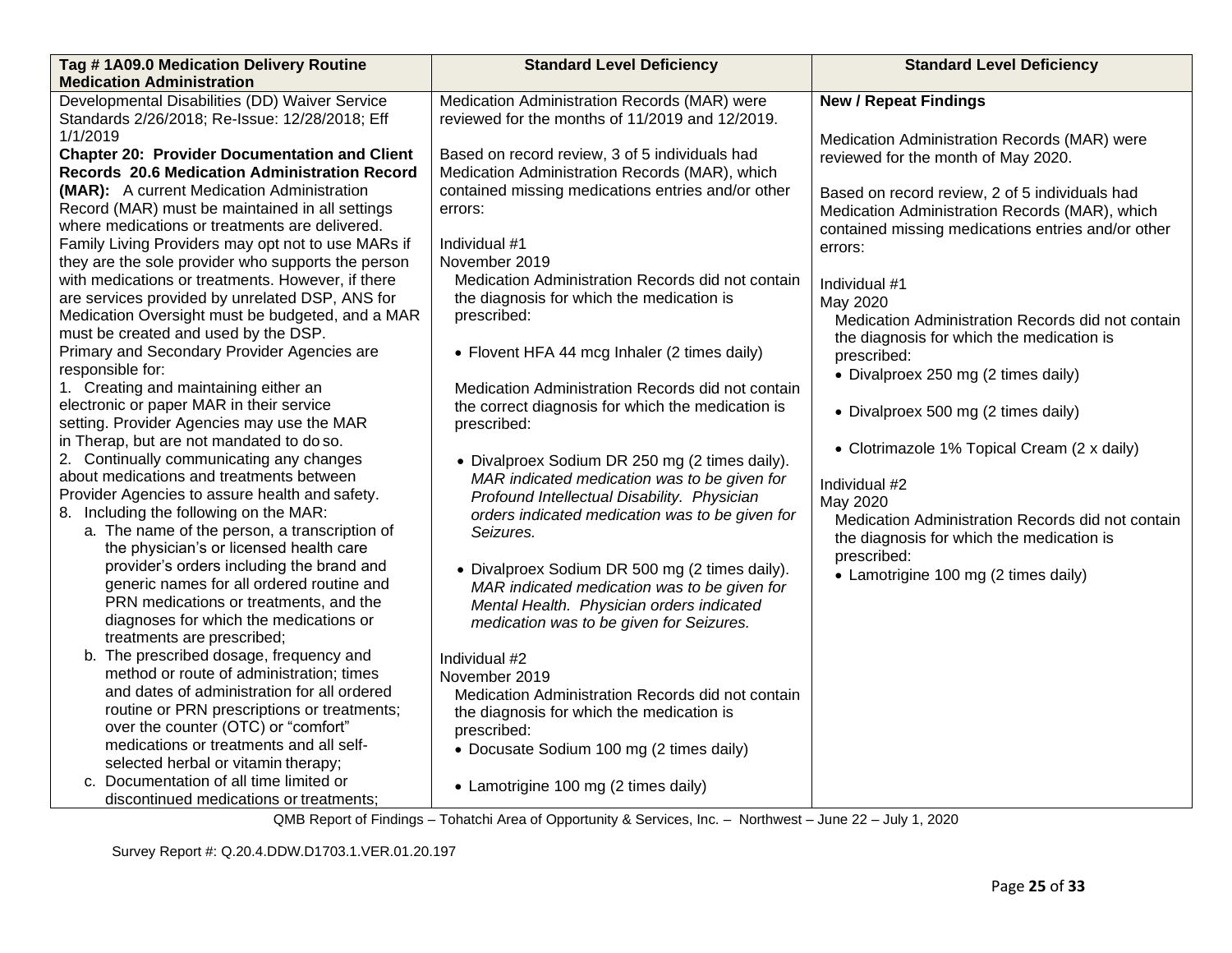|           | d. The initials of the individual administering    |                                                       |  |
|-----------|----------------------------------------------------|-------------------------------------------------------|--|
|           | or assisting with the medication delivery          | • Lamotrigine 25 mg (2 times daily)                   |  |
|           | and a signature page or electronic record          |                                                       |  |
|           | that designates the full name                      | Individual #5                                         |  |
|           | corresponding to the initials;                     | November 2019                                         |  |
|           | e. Documentation of refused, missed, or held       | Medication Administration Records did not contain     |  |
|           | medications or treatments;                         | the diagnosis for which the medication is             |  |
|           | f. Documentation of any allergic                   | prescribed:                                           |  |
|           | reaction that occurred due to                      | • Calcium Carbonate 600 mg (1 time daily)             |  |
|           | medication or treatments; and                      |                                                       |  |
|           | g. For PRN medications or treatments:              | Medication Administration Records did not             |  |
|           | i. instructions for the use of the PRN             | contain the route of administration for the following |  |
|           | medication or treatment which must include         | medications:                                          |  |
|           | observable signs/symptoms or                       | • Valproic Acid 250 mg (2 capsules 1 time daily)      |  |
|           | circumstances in which the medication or           |                                                       |  |
|           | treatment is to be used and the number of          | • Valproic Acid 250 mg (3 capsules 1 time daily)      |  |
|           | doses that may be used in a 24-hour                |                                                       |  |
|           | period;                                            |                                                       |  |
|           | ii. clear documentation that the DSP               |                                                       |  |
|           | contacted the agency nurse prior to                |                                                       |  |
|           | assisting with the medication or                   |                                                       |  |
|           | treatment, unless the DSP is a Family              |                                                       |  |
|           | Living Provider related by affinity of             |                                                       |  |
|           | consanguinity; and                                 |                                                       |  |
|           | iii. documentation of the effectiveness of         |                                                       |  |
|           | the PRN medication or treatment.                   |                                                       |  |
|           |                                                    |                                                       |  |
|           | <b>Chapter 10 Living Care Arrangements</b>         |                                                       |  |
|           | 10.3.4 Medication Assessment and Delivery:         |                                                       |  |
|           | Living Supports Provider Agencies must support and |                                                       |  |
|           | comply with:                                       |                                                       |  |
|           | 1. the processes identified in the DDSD AWMD       |                                                       |  |
| training; |                                                    |                                                       |  |
|           | 2. the nursing and DSP functions identified in     |                                                       |  |
|           | the Chapter 13.3 Part 2- Adult Nursing             |                                                       |  |
| Services; |                                                    |                                                       |  |
|           | 3. all Board of Pharmacy regulations as noted in   |                                                       |  |
|           | Chapter 16.5 Board of Pharmacy; and                |                                                       |  |
|           | 4. documentation requirements in a                 |                                                       |  |
|           | Medication Administration Record (MAR) as          |                                                       |  |
|           | described in Chapter 20.6 Medication               |                                                       |  |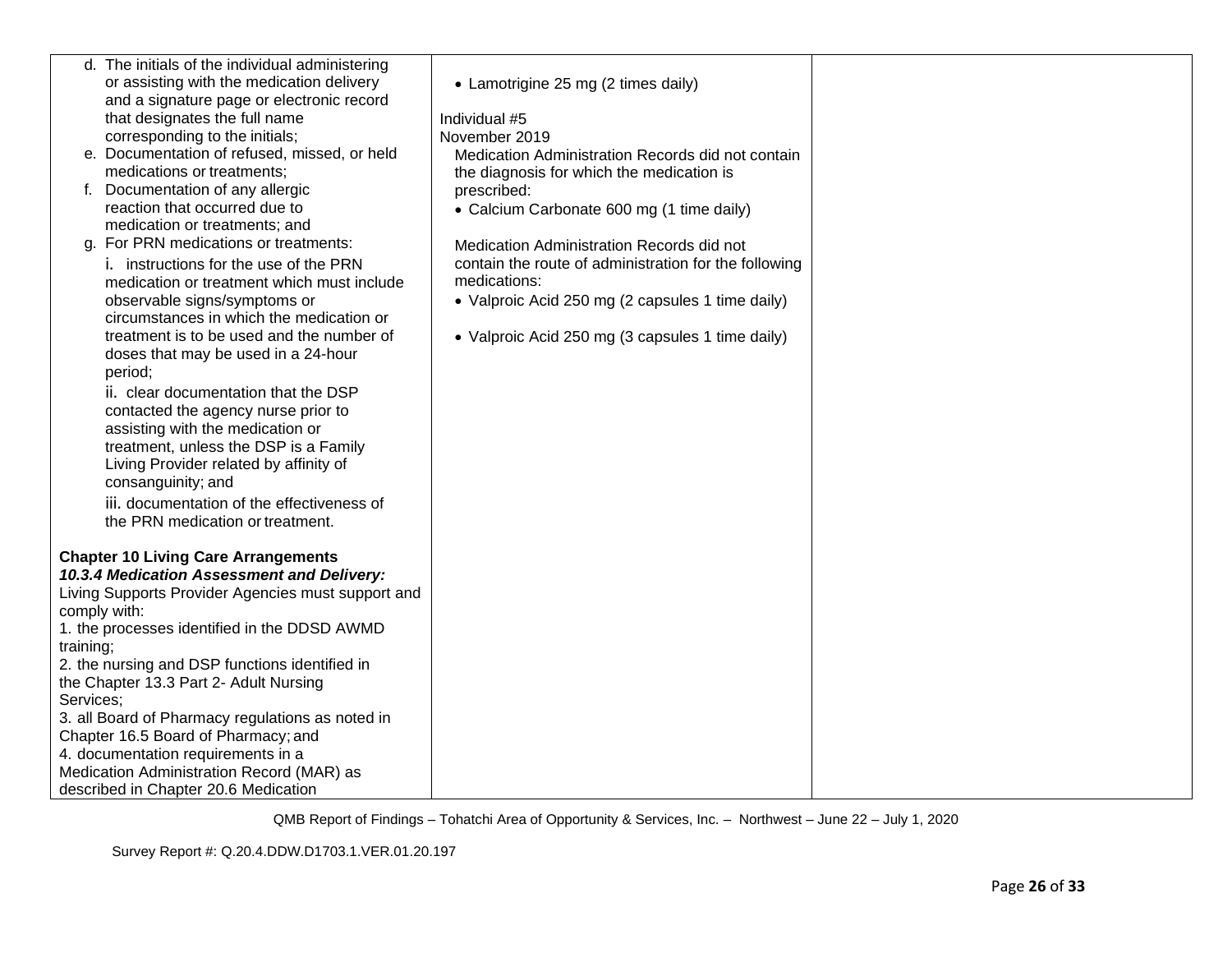| Administration Record (MAR).                                                                                                                                                                                                                                                                                                                                                                                                                                                                                                                                                                                                                                                                 |  |
|----------------------------------------------------------------------------------------------------------------------------------------------------------------------------------------------------------------------------------------------------------------------------------------------------------------------------------------------------------------------------------------------------------------------------------------------------------------------------------------------------------------------------------------------------------------------------------------------------------------------------------------------------------------------------------------------|--|
| NMAC 16.19.11.8 MINIMUM STANDARDS:<br>A. MINIMUM STANDARDS FOR THE<br>DISTRIBUTION, STORAGE, HANDLING AND<br><b>RECORD KEEPING OF DRUGS:</b><br>(d) The facility shall have a Medication<br>Administration Record (MAR) documenting<br>medication administered to residents, including<br>over-the-counter medications. This<br>documentation shall include:<br>(i)<br>Name of resident;<br>Date given;<br>(ii)<br>Drug product name;<br>(iii)<br>Dosage and form;<br>(iv)<br>(v) Strength of drug;<br>(vi) Route of administration;<br>(vii) How often medication is to be taken;<br>(viii) Time taken and staff initials;<br>(ix) Dates when the medication is discontinued<br>or changed; |  |
| The name and initials of all staff<br>(x)<br>administering medications.<br><b>Model Custodial Procedure Manual</b><br><b>D. Administration of Drugs</b><br>Unless otherwise stated by practitioner, patients<br>will not be allowed to administer their own<br>medications.<br>Document the practitioner's order authorizing the<br>self-administration of medications.<br>All PRN (As needed) medications shall have<br>complete detail instructions regarding the<br>administering of the medication. This shall include:<br>symptoms that indicate the use of the<br>➤<br>medication,<br>exact dosage to be used, and<br>➤<br>the exact amount to be used in a 24-hour<br>➤<br>period.    |  |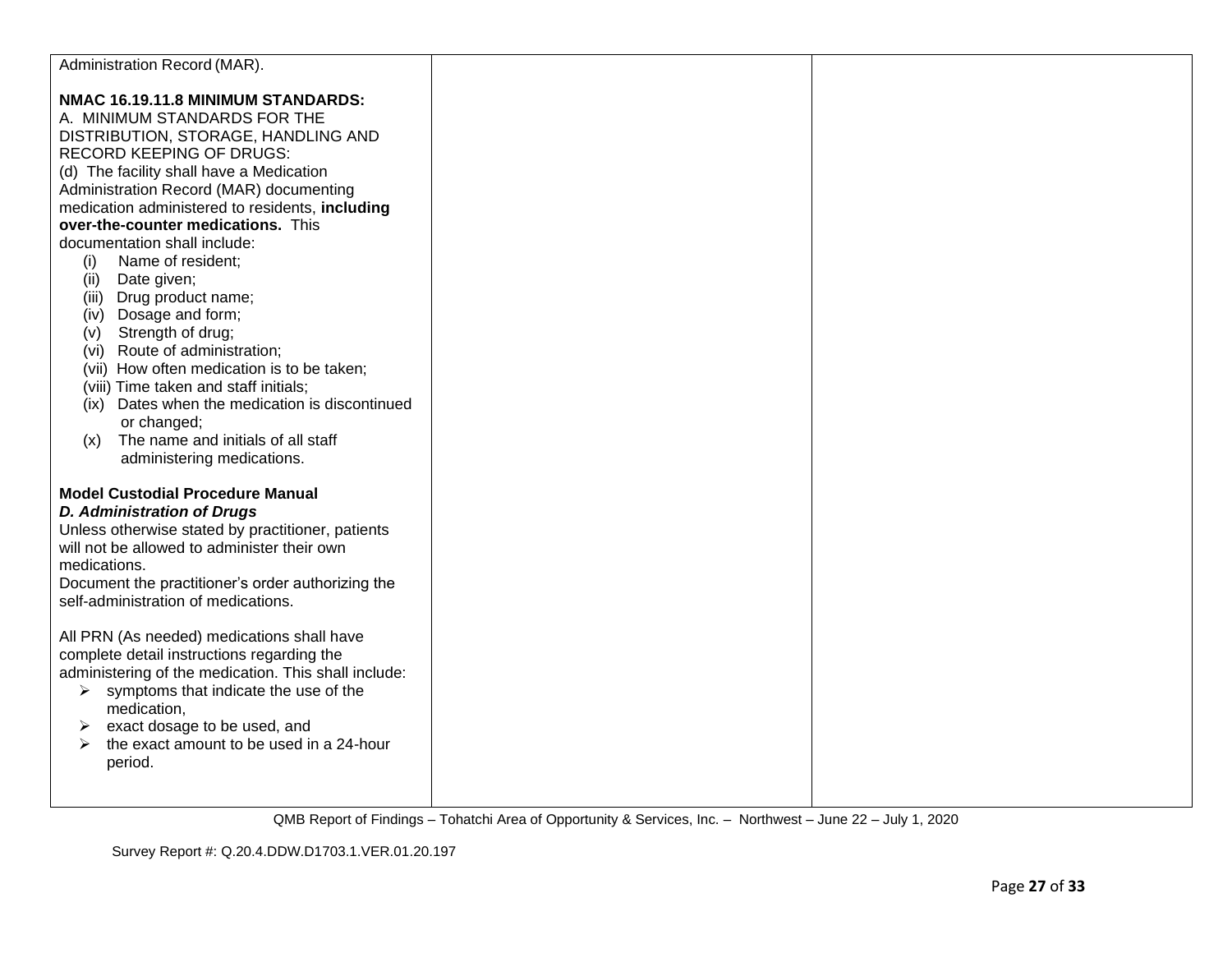| <b>Standard of Care</b>                                                                                                                                     | <b>Routine Survey Deficiencies</b>                                                                                                                               | <b>Verification Survey New and Repeat Deficiencies</b> |  |  |
|-------------------------------------------------------------------------------------------------------------------------------------------------------------|------------------------------------------------------------------------------------------------------------------------------------------------------------------|--------------------------------------------------------|--|--|
|                                                                                                                                                             | November 27 - December 4, 2019                                                                                                                                   | June 22 - July 1, 2020                                 |  |  |
| Service Domain: Service Plans: ISP Implementation - Services are delivered in accordance with the service plan, including type, scope, amount, duration and |                                                                                                                                                                  |                                                        |  |  |
| frequency specified in the service plan.                                                                                                                    |                                                                                                                                                                  |                                                        |  |  |
| Tag #1A08.1 Administrative and Residential                                                                                                                  | <b>Standard Level Deficiency</b>                                                                                                                                 | <b>Complete</b>                                        |  |  |
| <b>Case File: Progress Notes</b>                                                                                                                            |                                                                                                                                                                  |                                                        |  |  |
| Tag # 1A32 Administrative Case File: Individual                                                                                                             | <b>Condition of Participation Level Deficiency</b>                                                                                                               | <b>Complete</b>                                        |  |  |
| <b>Service Plan Implementation</b>                                                                                                                          |                                                                                                                                                                  |                                                        |  |  |
| Tag # 1A32.1 Administrative Case File: Individual                                                                                                           | <b>Standard Level Deficiency</b>                                                                                                                                 | <b>Complete</b>                                        |  |  |
| Service Plan Implementation (Not Completed at                                                                                                               |                                                                                                                                                                  |                                                        |  |  |
| <b>Frequency)</b>                                                                                                                                           |                                                                                                                                                                  |                                                        |  |  |
| Tag #1A38.1 Living Care Arrangement /                                                                                                                       | <b>Standard Level Deficiency</b>                                                                                                                                 | <b>Complete</b>                                        |  |  |
| <b>Community Inclusion Reporting Requirements</b>                                                                                                           |                                                                                                                                                                  |                                                        |  |  |
| (Reporting Components)                                                                                                                                      |                                                                                                                                                                  |                                                        |  |  |
|                                                                                                                                                             | Service Domain: Qualified Providers - The State monitors non-licensed/non-certified providers to assure adherence to waiver requirements. The State              |                                                        |  |  |
|                                                                                                                                                             | implements its policies and procedures for verifying that provider training is conducted in accordance with State requirements and the approved waiver.          |                                                        |  |  |
| Tag #1A20 Direct Support Personnel Training                                                                                                                 | <b>Standard Level Deficiency</b>                                                                                                                                 | <b>Complete</b>                                        |  |  |
| Tag #1A22 Agency Personnel Competency                                                                                                                       | <b>Condition of Participation Level Deficiency</b>                                                                                                               | <b>Complete</b>                                        |  |  |
|                                                                                                                                                             |                                                                                                                                                                  |                                                        |  |  |
| Tag #1A26 Consolidated On-line Registry                                                                                                                     | <b>Standard Level Deficiency</b>                                                                                                                                 | <b>Complete</b>                                        |  |  |
| <b>Employee Abuse Registry</b>                                                                                                                              |                                                                                                                                                                  |                                                        |  |  |
| Tag #1A37 Individual Specific Training                                                                                                                      | <b>Standard Level Deficiency</b>                                                                                                                                 | <b>Complete</b>                                        |  |  |
|                                                                                                                                                             |                                                                                                                                                                  |                                                        |  |  |
| Tag #1A43.1 General Events Reporting:                                                                                                                       | <b>Standard Level Deficiency</b>                                                                                                                                 | <b>Complete</b>                                        |  |  |
| <b>Individual Reporting</b>                                                                                                                                 |                                                                                                                                                                  |                                                        |  |  |
|                                                                                                                                                             | Service Domain: Health and Welfare - The state, on an ongoing basis, identifies, addresses and seeks to prevent occurrences of abuse, neglect and                |                                                        |  |  |
|                                                                                                                                                             | exploitation. Individuals shall be afforded their basic human rights. The provider supports individuals to access needed healthcare services in a timely manner. |                                                        |  |  |
| Tag #1A03 Continuous Quality Improvement                                                                                                                    | <b>Standard Level Deficiency</b>                                                                                                                                 | <b>Complete</b>                                        |  |  |
| <b>System &amp; Key Performance Indicators (KPIs)</b>                                                                                                       |                                                                                                                                                                  |                                                        |  |  |
| Tag #1A09.1 Medication Delivery PRN                                                                                                                         | <b>Condition of Participation Level Deficiency</b>                                                                                                               | <b>Complete</b>                                        |  |  |
| <b>Medication Administration</b>                                                                                                                            |                                                                                                                                                                  |                                                        |  |  |
| Tag #1A09.1.0 Medication Delivery                                                                                                                           | <b>Standard Level Deficiency</b>                                                                                                                                 | <b>Complete</b>                                        |  |  |
| <b>PRN Medication Administration</b>                                                                                                                        |                                                                                                                                                                  |                                                        |  |  |
| Tag #1A15 Healthcare Coordination - Nurse                                                                                                                   | <b>Condition of Participation Level Deficiency</b>                                                                                                               | <b>Complete</b>                                        |  |  |
| <b>Availability / Knowledge</b>                                                                                                                             |                                                                                                                                                                  |                                                        |  |  |
| Tag # 1A15.2 Administrative Case File:                                                                                                                      | <b>Condition of Participation Level Deficiency</b>                                                                                                               | <b>Complete</b>                                        |  |  |
| <b>Healthcare Documentation (Therap and</b>                                                                                                                 |                                                                                                                                                                  |                                                        |  |  |
| <b>Required Plans)</b>                                                                                                                                      |                                                                                                                                                                  |                                                        |  |  |

Survey Report #: Q.20.4.DDW.D1703.1.VER.01.20.197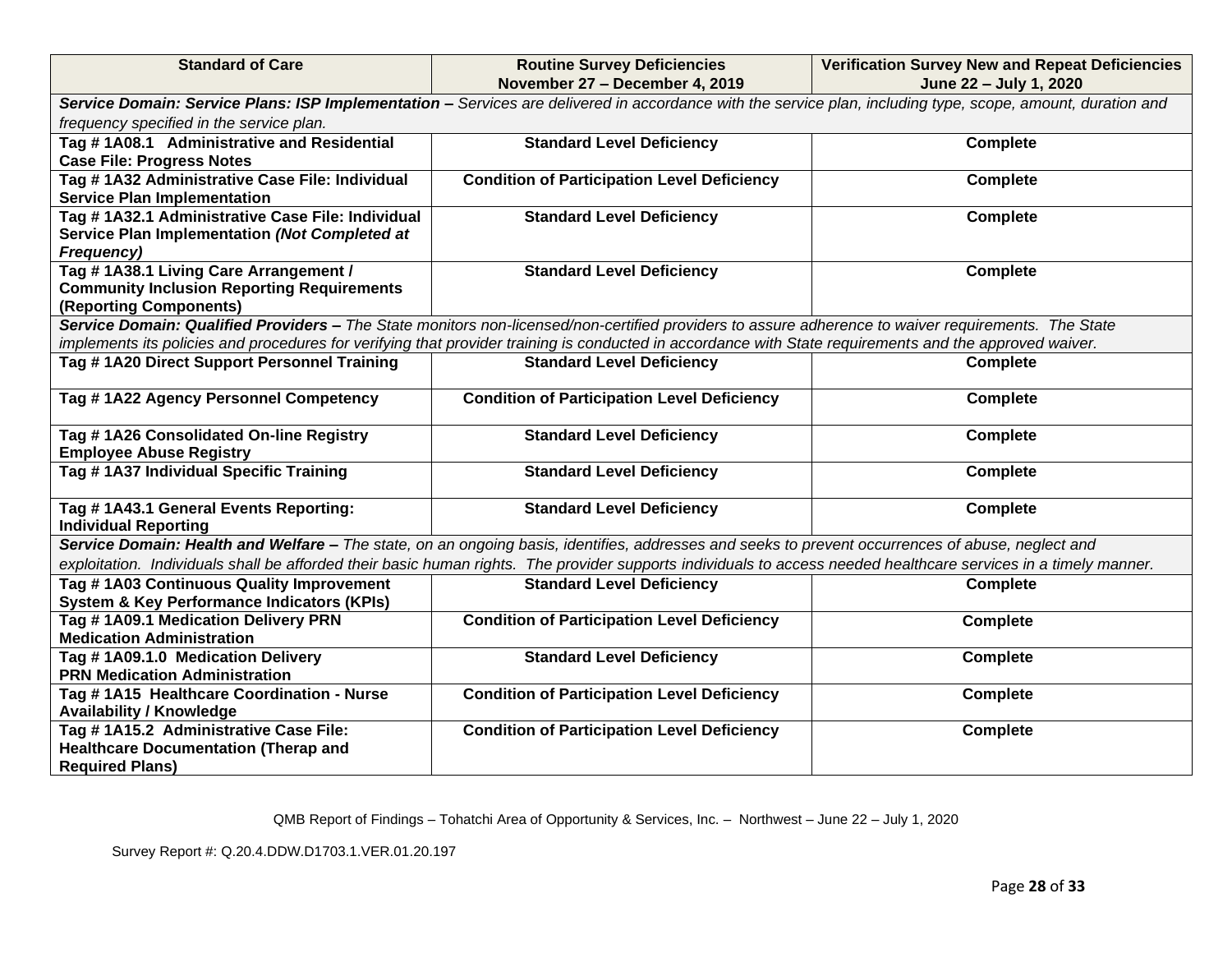| Tag # LS25 Residential Health & Safety                                                                                                                | <b>Standard Level Deficiency</b> | <b>Complete</b> |
|-------------------------------------------------------------------------------------------------------------------------------------------------------|----------------------------------|-----------------|
| (Supported Living / Family Living / Intensive                                                                                                         |                                  |                 |
| <b>Medical Living)</b>                                                                                                                                |                                  |                 |
| Service Domain: Medicaid Billing/Reimbursement - State financial oversight exists to assure that claims are coded and paid for in accordance with the |                                  |                 |
| reimbursement methodology specified in the approved waiver.                                                                                           |                                  |                 |
| Tag # IS30 Customized Community Supports                                                                                                              | <b>Standard Level Deficiency</b> | <b>Complete</b> |
| <b>Reimbursement</b>                                                                                                                                  |                                  |                 |

Survey Report #: Q.20.4.DDW.D1703.1.VER.01.20.197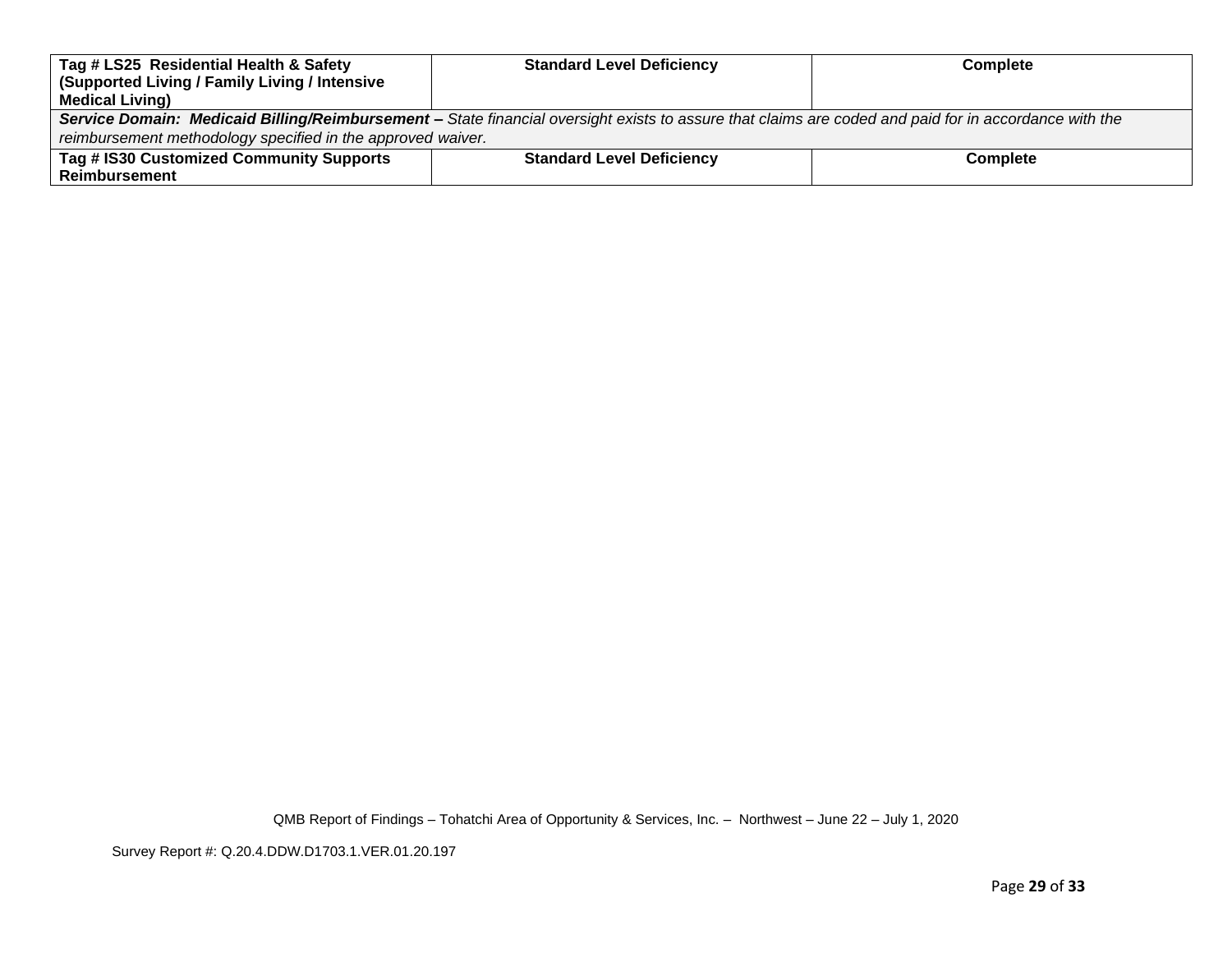|                                                                                                              | Verification Survey Plan of Correction, On-going QA/QI and Responsible Party                                                                                                                                                                                                                                                    | <b>Completion Due</b> |
|--------------------------------------------------------------------------------------------------------------|---------------------------------------------------------------------------------------------------------------------------------------------------------------------------------------------------------------------------------------------------------------------------------------------------------------------------------|-----------------------|
| Tag #1A38 Living Care<br><b>Arrangement / Community</b><br><b>Inclusion Reporting</b><br><b>Requirements</b> | Provider:<br>State your Plan of Correction for the deficiencies cited in this tag here (How is the<br>deficiency going to be corrected? This can be specific to each deficiency cited or if possible an overall<br>$correction$ ?): $\rightarrow$                                                                               |                       |
|                                                                                                              | <b>Provider:</b><br>Enter your ongoing Quality Assurance/Quality Improvement processes as it related to<br>this tag number here (What is going to be done? How many individuals is this going to affect? How<br>often will this be completed? Who is responsible? What steps will be taken if issues are found?): $\rightarrow$ |                       |
| Tag # LS14 Residential Service<br>Delivery Site Case File (ISP and<br><b>Healthcare Requirements)</b>        | Provider:<br>State your Plan of Correction for the deficiencies cited in this tag here (How is the<br>deficiency going to be corrected? This can be specific to each deficiency cited or if possible an overall<br>$correction$ ?): $\rightarrow$                                                                               |                       |
|                                                                                                              | <b>Provider:</b><br>Enter your ongoing Quality Assurance/Quality Improvement processes as it related to<br>this tag number here (What is going to be done? How many individuals is this going to affect? How<br>often will this be completed? Who is responsible? What steps will be taken if issues are found?): $\rightarrow$ |                       |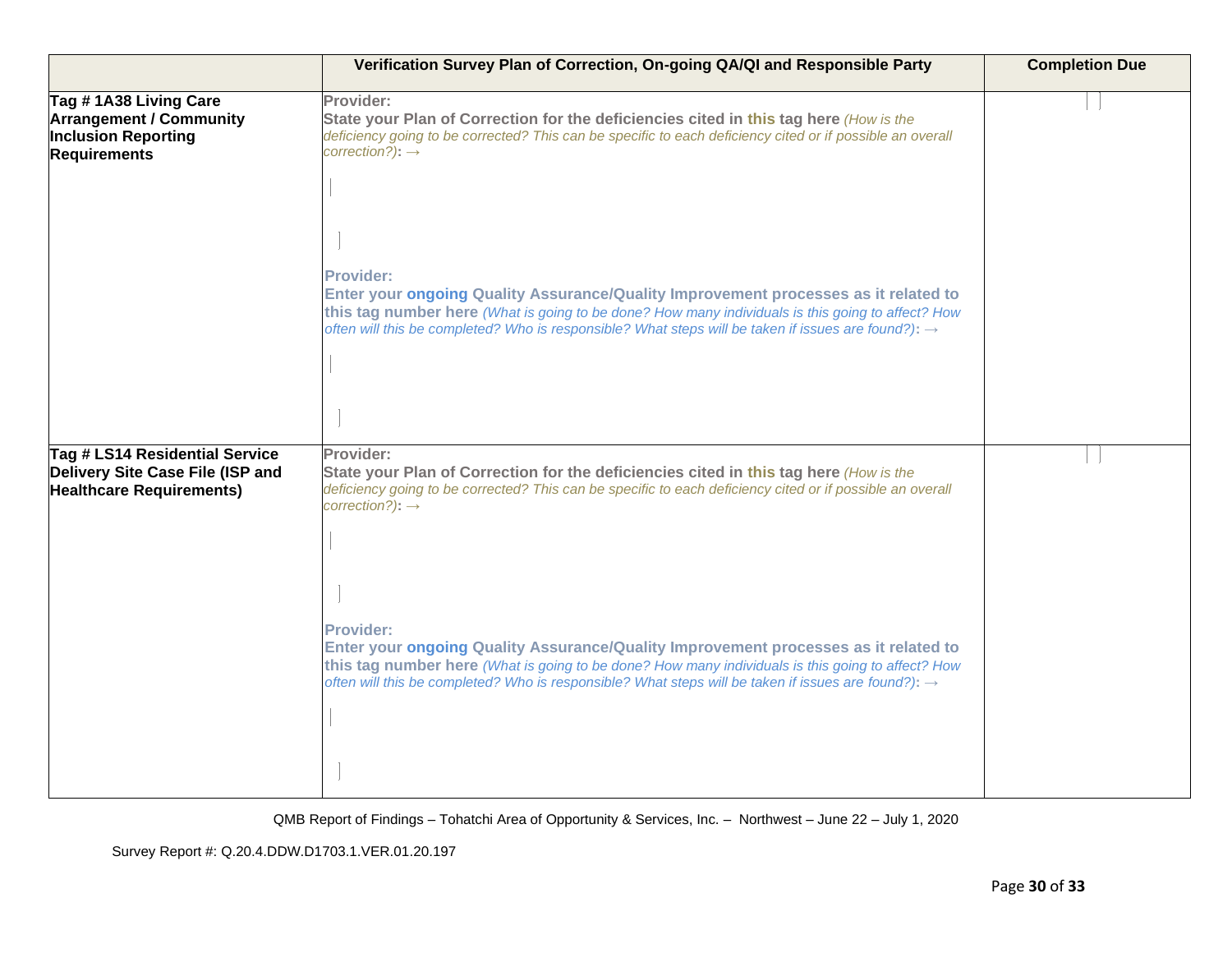| Tag #1A08.2 Administrative Case                            | Provider:                                                                                                       |  |
|------------------------------------------------------------|-----------------------------------------------------------------------------------------------------------------|--|
| File: Healthcare Requirements &                            | State your Plan of Correction for the deficiencies cited in this tag here (How is the                           |  |
| Follow-up                                                  | deficiency going to be corrected? This can be specific to each deficiency cited or if possible an overall       |  |
|                                                            | $correction$ ?): $\rightarrow$                                                                                  |  |
|                                                            |                                                                                                                 |  |
|                                                            |                                                                                                                 |  |
|                                                            |                                                                                                                 |  |
|                                                            |                                                                                                                 |  |
|                                                            |                                                                                                                 |  |
|                                                            | <b>Provider:</b>                                                                                                |  |
|                                                            | Enter your ongoing Quality Assurance/Quality Improvement processes as it related to                             |  |
|                                                            | this tag number here (What is going to be done? How many individuals is this going to affect? How               |  |
|                                                            | often will this be completed? Who is responsible? What steps will be taken if issues are found?): $\rightarrow$ |  |
|                                                            |                                                                                                                 |  |
|                                                            |                                                                                                                 |  |
|                                                            |                                                                                                                 |  |
|                                                            |                                                                                                                 |  |
|                                                            |                                                                                                                 |  |
|                                                            | Provider:                                                                                                       |  |
|                                                            |                                                                                                                 |  |
| Tag #1A09 Medication Delivery<br><b>Routine Medication</b> | State your Plan of Correction for the deficiencies cited in this tag here (How is the                           |  |
| <b>Administration</b>                                      | deficiency going to be corrected? This can be specific to each deficiency cited or if possible an overall       |  |
|                                                            | $correction$ ?): $\rightarrow$                                                                                  |  |
|                                                            |                                                                                                                 |  |
|                                                            |                                                                                                                 |  |
|                                                            |                                                                                                                 |  |
|                                                            |                                                                                                                 |  |
|                                                            |                                                                                                                 |  |
|                                                            | <b>Provider:</b>                                                                                                |  |
|                                                            | Enter your ongoing Quality Assurance/Quality Improvement processes as it related to                             |  |
|                                                            | this tag number here (What is going to be done? How many individuals is this going to affect? How               |  |
|                                                            | often will this be completed? Who is responsible? What steps will be taken if issues are found?): $\rightarrow$ |  |
|                                                            |                                                                                                                 |  |
|                                                            |                                                                                                                 |  |
|                                                            |                                                                                                                 |  |
|                                                            |                                                                                                                 |  |

Survey Report #: Q.20.4.DDW.D1703.1.VER.01.20.197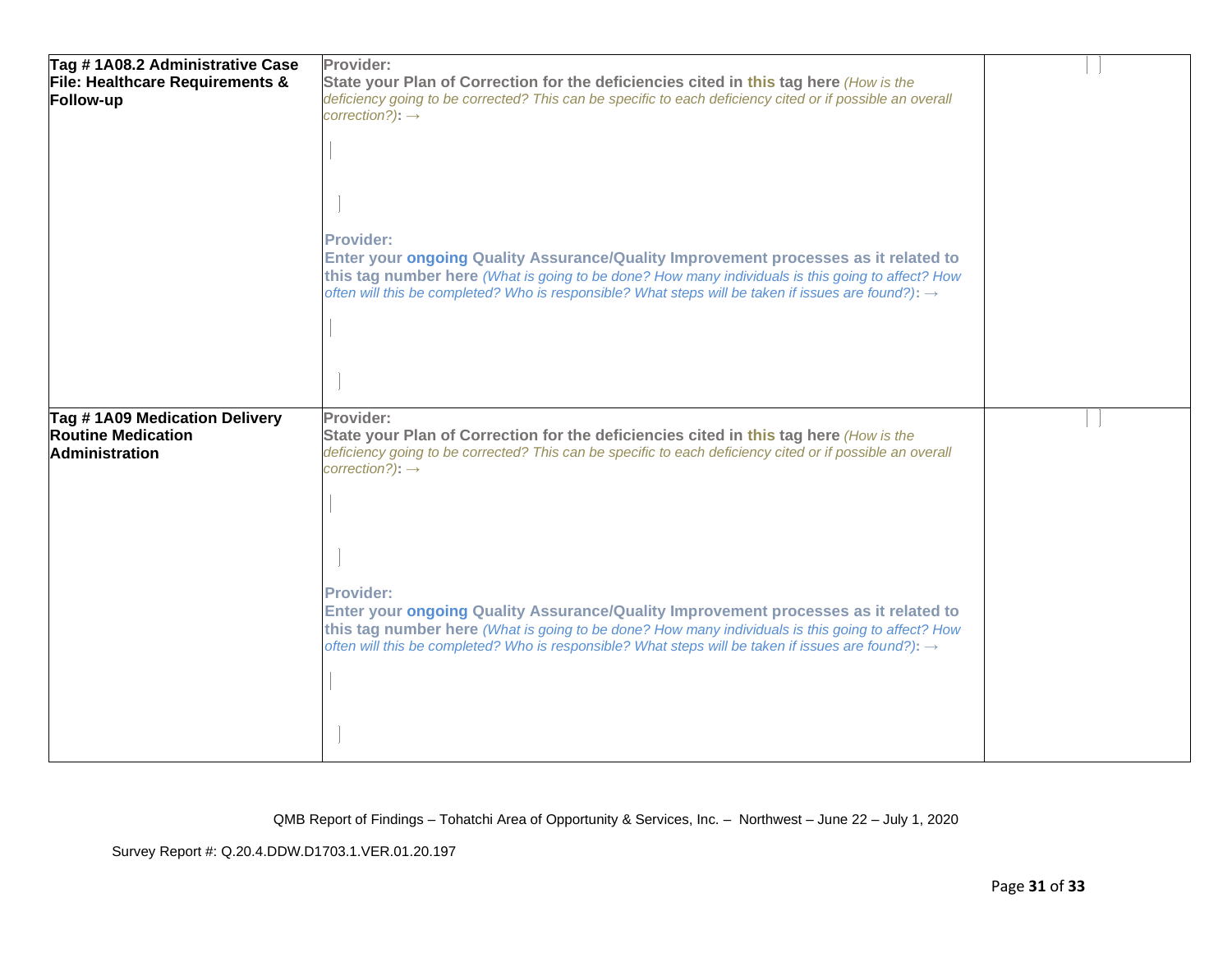| Tag #1A09.0 Medication Delivery<br><b>Routine Medication</b><br><b>Administration</b> | Provider:<br>State your Plan of Correction for the deficiencies cited in this tag here (How is the<br>deficiency going to be corrected? This can be specific to each deficiency cited or if possible an overall<br>correction?): $\rightarrow$                                                                                  |  |
|---------------------------------------------------------------------------------------|---------------------------------------------------------------------------------------------------------------------------------------------------------------------------------------------------------------------------------------------------------------------------------------------------------------------------------|--|
|                                                                                       |                                                                                                                                                                                                                                                                                                                                 |  |
|                                                                                       | <b>Provider:</b><br>Enter your ongoing Quality Assurance/Quality Improvement processes as it related to<br>this tag number here (What is going to be done? How many individuals is this going to affect? How<br>often will this be completed? Who is responsible? What steps will be taken if issues are found?): $\rightarrow$ |  |
|                                                                                       |                                                                                                                                                                                                                                                                                                                                 |  |